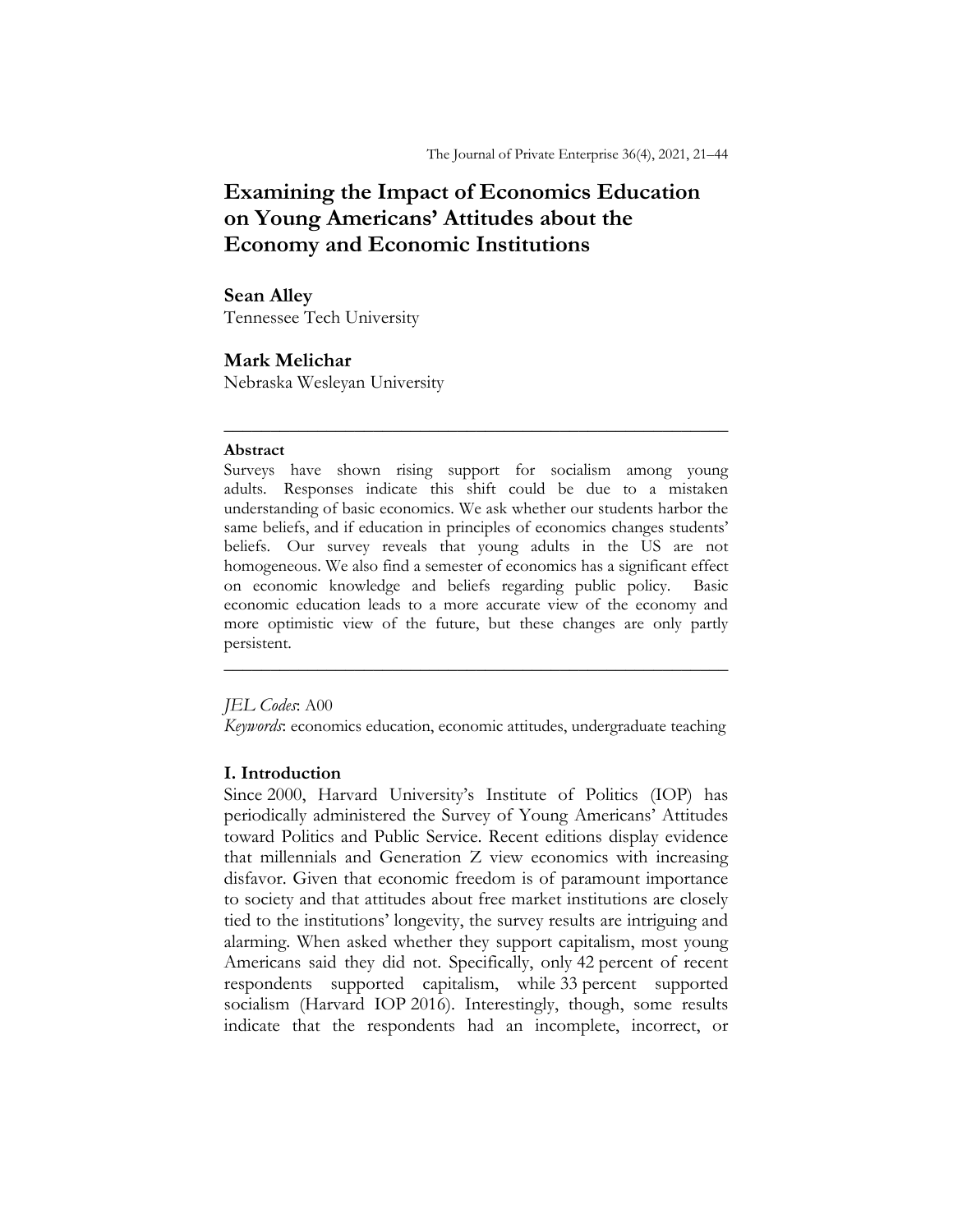contradictory understanding of at least some economic concepts. This apparent disconnect suggests that a complete picture of basic economic terminology and theory may be absent in the lives of many young Americans.

Our research uses college Principles of Economics students as subjects for a pre- and post-exposure survey about economic knowledge and attitudes to see whether exposure to Principles of Economics impacts factual misconceptions and pessimism about free market capitalism. It also leverages surveys of a previously treated control group to gain insight about the longevity of any new knowledge and attitudes. Our hypothesis is that exposure to the study of economics will affect respondents' understanding of basic terminology, economic facts, and optimism toward the subject.

Results reveal basic differences in beliefs and economic attitudes between rural Southern students at a midsize public university and the broad sample of young Americans included in the national Harvard study. Although support for capitalism and disdain for socialism may be falling at the national level, our findings indicate this is not uniformly true across the country. The survey contains both objective questions (economic indicators) and subjective questions (attitudes and beliefs). We find that basic economic education leads to a more accurate view of the economy and a more optimistic view of the future, but this effect might not be permanent and might benefit from an occasional refresher.

Section 2 contains a review of relevant literature. Section 3 outlines the motivation for and methodology used in this study. Section 4 describes our data set and results of a number of statistical tests regarding the following issues. First, pre- and post-exposure results are analyzed for treatment and control groups to see whether knowledge and attitudes respond to economic education (the treatment). They did respond as expected. Second, responses from the end of the economics classes are compared to the beginning of the previously treated control group to see whether the improved knowledge and attitudes were retained. Results display signs of lost knowledge and attitude reversion. Third, responses from the beginning of the previously treated control group were compared to the beginning of the economics treatment group to see whether the reversion of knowledge and attitudes was complete—as if the economics instruction had never taken place. Results indicate that some knowledge and attitude changes are retained over time.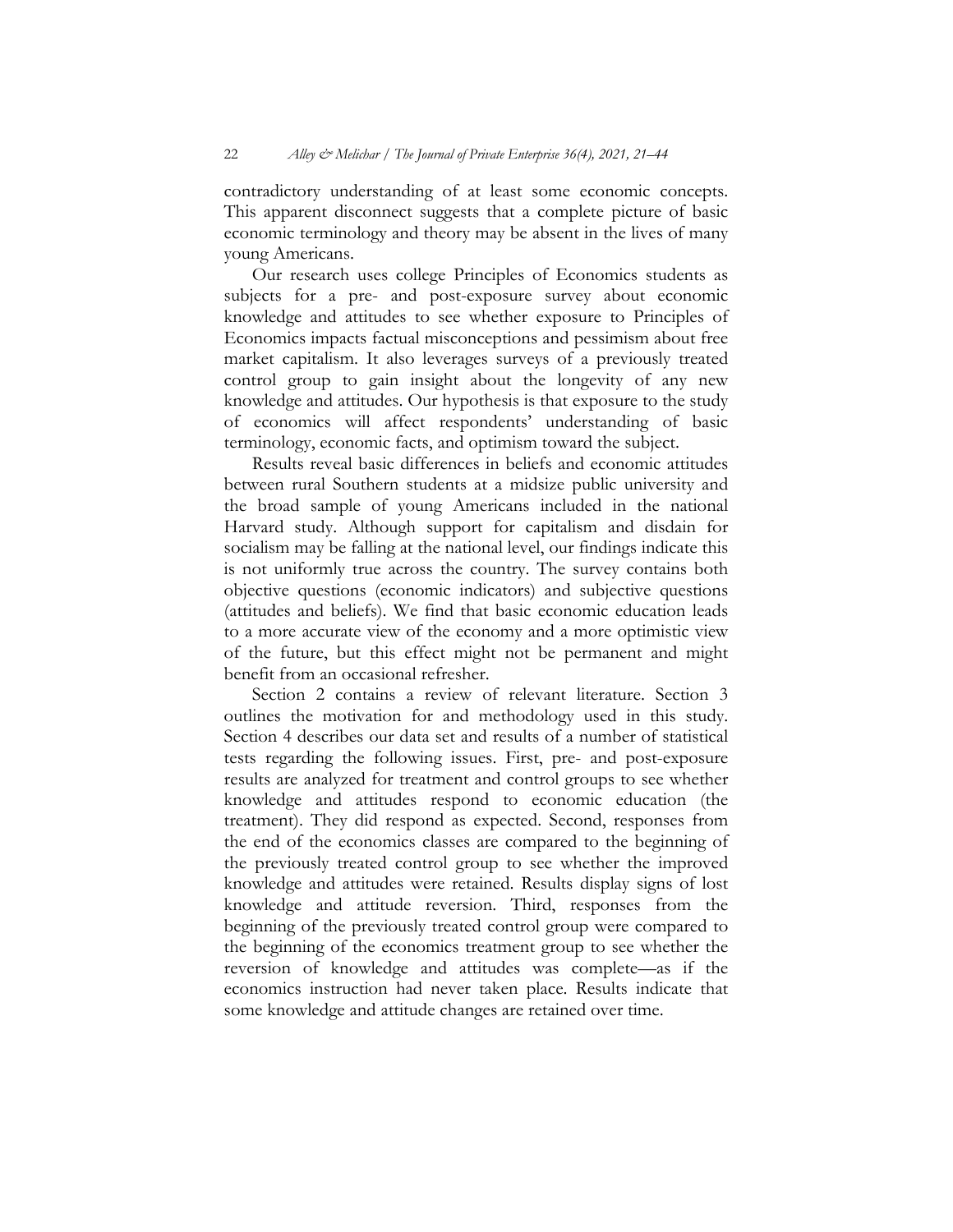#### **II. Literature Review**

The general public does not believe the same things as economists about how the economy works (Caplan 2002). The public is overly prone to believe the economy is in decline, whether it is or not. These differences persist even after controlling for other factors such as differences in ideology, income, and political party (Caplan 2001, 2002). Nobel Prize–winning economist George Stigler noted the importance of these differences, stressing that citizens need full knowledge of all subjects in order for society to function at its highest level (1970). However, he was also keenly aware that this ideal situation is not a realistic one, as individuals are constrained by opportunity costs. Since one cannot have knowledge of all subjects, how much knowledge, if any, should the average citizen have of economics? Citizens should have some level of economic literacy in order to comprehend and voice their approval or disapproval of political legislation, which in most cases has economic implications (Stigler 1970). Basic economic literacy empowers citizens to understand incentives and apply appropriate discipline to rentseeking elected officials (Schug and Lee 2012). Caplan and Miller (2010) find that disagreements between the general public and economists are larger than disagreements between intelligent noneconomists and economists. They interpret this as evidence that, when the general public disagrees with economists, the economists are usually right and the public is wrong. Boettke (2017) points out the "plethora of popular fallacies that occupy the public imagination." For years, media reports have reported that the economy is in shambles and getting worse, even at times when economic data indicate the opposite (Horwitz 2008). Common reported myths include that living standards are declining, the poor are getting poorer, and real wages are declining. Consequently, students show up to college with fundamental misconceptions and pessimistic attitudes about the motivations of businesspeople and about economic activity (Dove 2016). These formulations are often based on biased public opinions, perpetual political campaigns, and misleading or false statistical analysis (Hoffer 2014). Political campaigns' interests are often at odds with the public's economic interests and are reliable sources of misleading information to rationally ignorant, apathetic, and specially interested voters (Boettke 2010). Economic education about things like voluntary exchange, price controls, and protectionism is in the public interest and more important than ever. It also improves students' ability to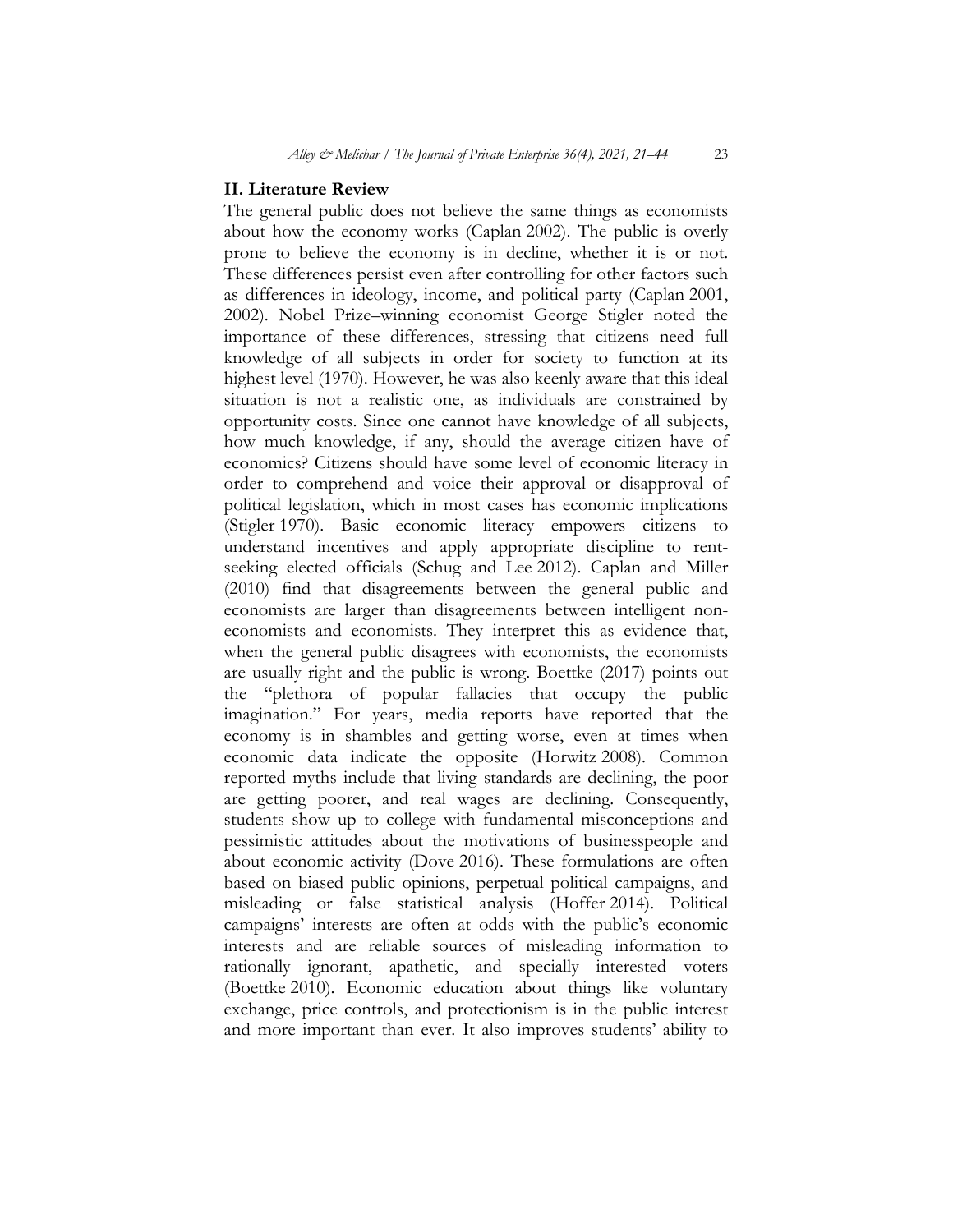think independently and critically about economic issues and fosters optimism about their own and society's futures (Horwitz 2008) and to make better policy decisions in Congress (O'Roark 2012).

Further, economic literacy has been tied to an appreciation for the importance of economic freedom. Economic freedom is linked to many social outcomes that ought to be important to citizens across the political spectrum. For example, political freedom has been closely linked throughout history to the existence of a free market economy. Indeed, economic freedom is a necessary condition for political and civic freedom, while socialism has been empirically tied to political repression (Lawson 2019; Friedman 1962). Szarka (2016) finds that economic freedom is empirically tied to civil liberties, some more than others. Hayek (1944) argues that economic freedom is the "prerequisite to any other freedom" and that democracy is only possible within a capitalist economic system. In many cases, economic freedom contributes to social justice, although social justice is often seen as antithetical to markets (Horpedahl et al. 2019). Economic freedom is tied to higher rates of education for women (and everyone) (Feldmann 2017), increased freedom of the press (Bjørnskov 2018), less corruption (Sandholz and Koetzle 2000), and improved nonmaterial quality of life across a broad set of measures such as community, trust, safety, and happiness, even after controlling for income (Nikolaev 2014).

Economic literacy is very important, so does economic education make a difference to an individual's knowledge and attitudes about economic issues? Kirchgässner (2005) finds it "extremely implausible" that formal study of economics would not impact student attitudes about markets and the economy. Gleason and Van Scyoc (1995) note that economics is an important part of political policies, but most voters have an imperfect understanding of the subject. Those that had previously taken a college economics course performed better on a test of general economics knowledge, but the difference is not large. Out of all the factors affecting economic beliefs, education has been found to be the most powerful (Caplan 2001). In fact, activities that lead to more economic freedom begin with an appreciation for markets and spontaneous orders (Lawson 2019). Vachris and Isaacs (2017) extend the work of Kuznets (1973) and McCloskey (2010) to link people's attitudes about economics to long-term economic and political freedom. Attitudes are critical because they affect the presence and health of institutions that are necessary to foster freedom, economic growth,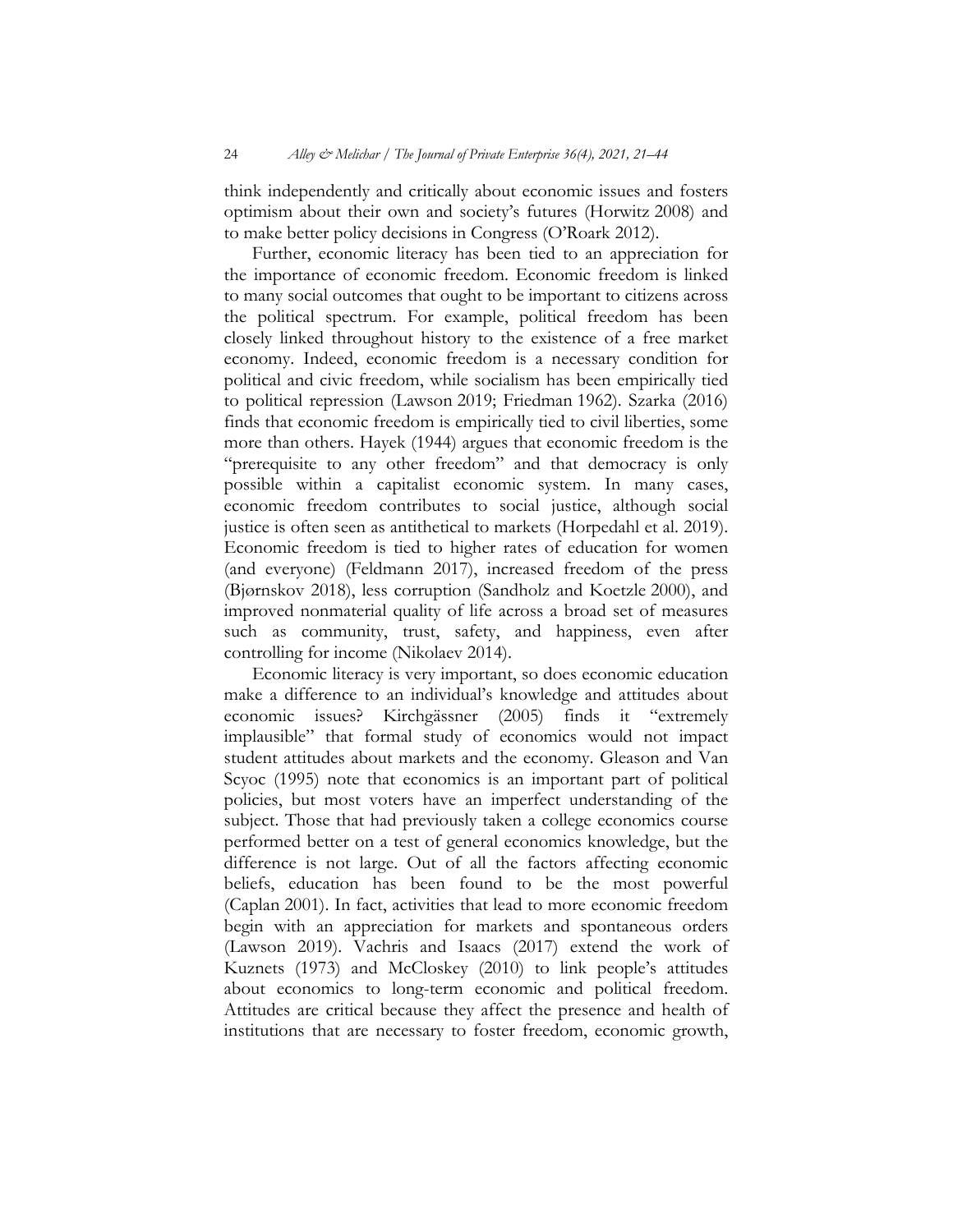and prosperity (see also Buchanan [1966] 2001). Teaching the importance of spontaneous orders, the price system (especially), and voluntary exchange furthers public appreciation of these institutions (Boettke 2011, 2017).

Ridley (2017) points out that anticapitalistic and anti-economics attitudes often stem from misunderstanding of key terms. Due to the nature of the public discourse, the public is prone to conflate economics, capitalism, and free markets with crony capitalism, corruption, and asset-market crashes. Holcombe (2017) argues that this is, perhaps, the natural outcome of progress. Economic growth caused by capitalism leads to government growth, which pushes the well-to-do away from productive market activity and toward rentseeking activity. This leads the next generation toward pessimistic, anticapitalistic rhetoric. Naturally, the public develops widespread complacency about declining economic freedom as well as increasing public debt and protectionism (Harrison et al. 2013). This outcome is not, however, inevitable. It does point to the importance of teaching and nurturing an understanding of the values and institutions that promoted the prosperity in the first place. When done correctly, economic education transforms students into critical thinkers, enabling them to recognize and hopefully prevent many misguided policies over a wide array of issues (Coyne 2010). Schug and Lee (2012) succinctly state the importance of the task: "If our youth do not understand enough economics to value and preserve free market institutions and the economic freedom they promote and protect, there is little chance that other worthwhile goals can be accomplished over the long term."

Tests for years have indicated that young Americans lack a deep understanding of economics (Becker et al. 1990). This is unsurprising since most students only take an introductory survey of economics in high school or college if they take any economics at all, and many of those classes fail to emphasize private property, public choice, and spontaneous orders (Gwartney and Shaw 2013). There is a substantial body of research regarding the impact of K–12 economic education on knowledge and attitudes. These studies generally find positive but modest and partially temporary improvements in economic knowledge and optimistic attitudes following formal economic instruction (Walstad and Soper 1988, Walstad and Soper 1989, Hagedorn, Schug, and Suiter 2016, Schug and Hagedorn 2005, Suiter 2006, Niederjohn et al. 2010). Frey, Pommerehne, and Gygi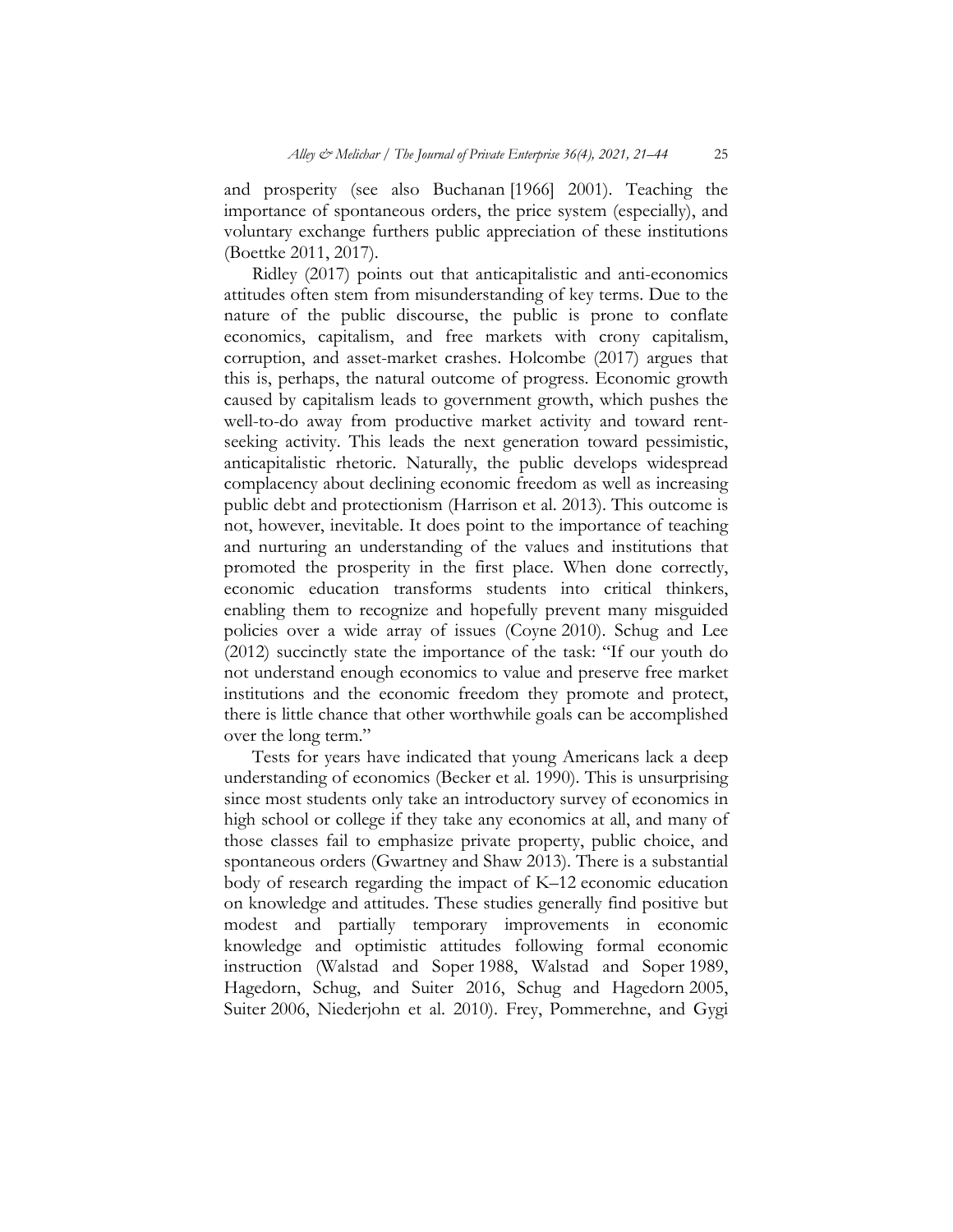(1993) find that economic instruction did not alter student attitudes about the fairness of economic outcomes.

Perhaps college-level economics instruction is more impactful since students learn more economics if their teachers have more formal economic training (Watts 2005). Walstad and Rebeck (2002) note that adults who had taken college-level economics scored higher on economics tests. Walstad and Allgood (1999) find that college seniors who have taken economics do have statistically significantly higher scores on a knowledge-based exam than non-economics course takers. The overall amount of economic knowledge for takers of economics courses, however, is just above passing (at a D level). Gwartney and Shaw (2013) argue that exposure to traditional undergraduate economics courses is unlikely to improve economic attitudes or affect public policy in a positive way because the courses routinely underemphasize economic freedom and government failure. Conversely, King and King (2007) examine free market– student-group participation and find that economic education has a positive effect on student attitudes toward free markets. Caplan and Miller (2010) study the General Social Survey and find that economics-specific instruction might not matter as much as going to college in general since additional years of education improve cognitive ability. This raises intelligence test scores slightly, which is correlated with less pessimistic views about market mechanisms and the future of the economy. More educated individuals are particularly more likely to oppose protectionism.

### **III. Methodology**

In the spring of 2016, the IOP at Harvard University conducted the twenty-ninth edition of the Survey of Young Americans' Attitudes toward Politics and Public Service. In the survey, 3,183 respondents ranging in age from eighteen to twenty-nine years old were classified as "young Americans." Some respondents are part of the millennial generation, while the youngest might be considered postmillennial or Generation Z. There is no single, universally accepted definition of these generational categories, but the Pew Research Center recently defined millennials as those born from 1981 to 1996 and Generation Z as those born from 1997 to 2012 (Dimock 2019). Whether the respondents were millennials or Generation Z, the survey provides insight into the hearts and minds of young adults in America today. The survey gathered information about political party affiliation, past election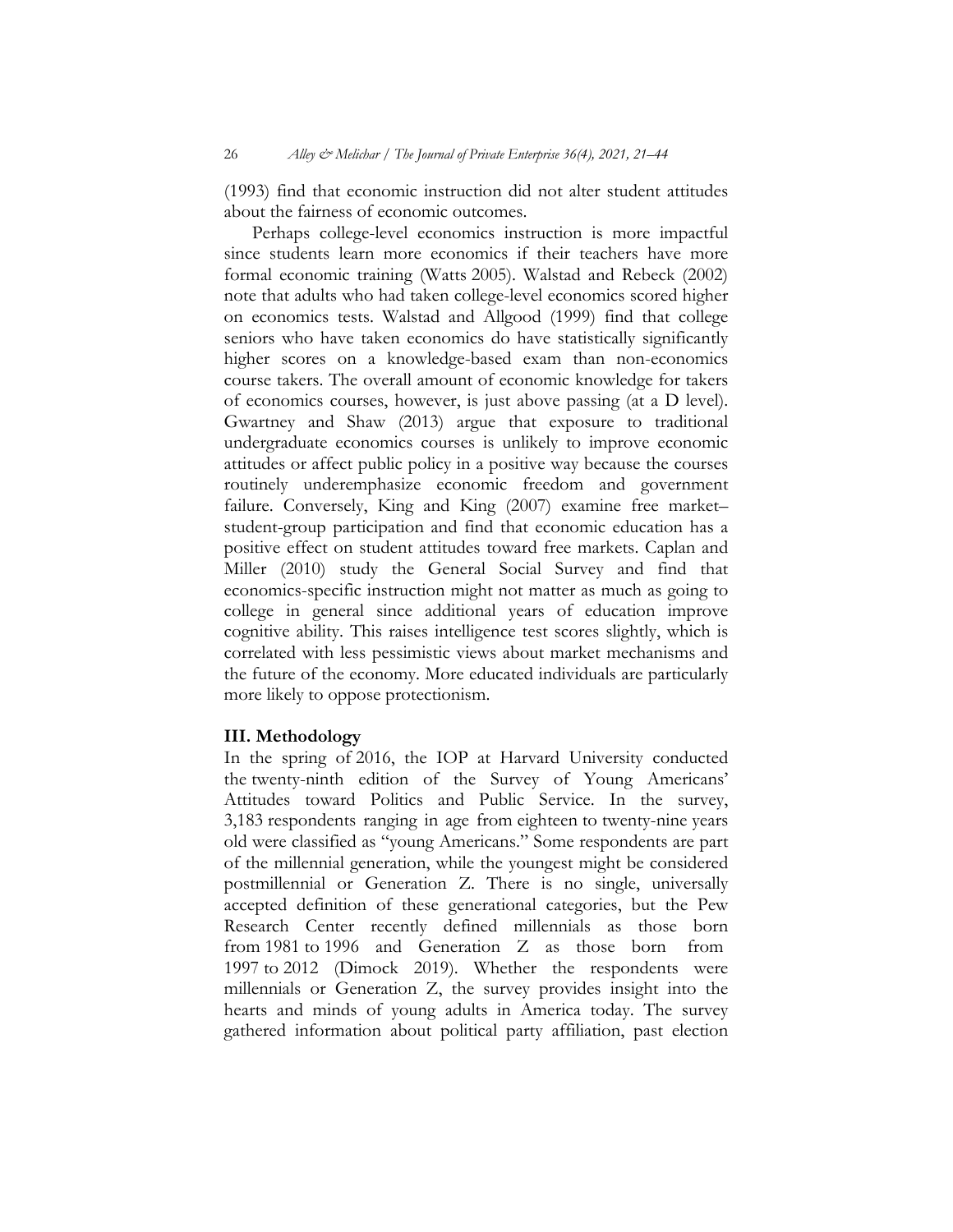engagement, future political movements or election participation, and feelings about broader concepts such as the direction of the country and general support for capitalism and socialism.

Results of the 2016 survey were intriguing and alarming. A majority of young Americans did not support capitalism (Harvard IOP 2016). Only 42 percent of respondents supported capitalism, while 33 percent supported socialism (Harvard IOP 2016). News articles published shortly after the survey recapped the economic situation that many of these young Americans had experienced throughout their lives. *Business Insider* gave an example of an individual born in 1996, who would have been twelve years old during the Great Recession. This hypothetical respondent's parents may have lost their job or home. Any new job may have come with lower pay and few to no benefits (Kendzior 2017). For these young adults, working may have been only about survival and never about getting ahead. The American Dream may have felt like a privilege reserved for older generations. Regarding the low levels of support for capitalism, the *Washington Post* noted that the term might not have the same meaning that it once did (Ehrenfreund 2016). For young people growing up in the 1960s through the 1980s, capitalism meant freedom from the Soviet Union or other totalitarian regimes, while those growing up in the 1990s and 2000s associate capitalism with the global financial crisis (Ehrenfreund 2016).

Interestingly, the Harvard IOP study reveals some conflicted views among young Americans. Although a majority did not support capitalism, which is often associated with free market principles and limited government intervention, a surprisingly low percentage supported government intervention to alleviate these problems (Ehrenfreund 2016). Specifically, just 27 percent believed the government should play a large role in regulating the economy, 30 percent believed the government should play a large role in reducing income inequality, and only 26 percent believed government spending was an effective way to increase economic growth (Harvard IOP 2016). This apparent disconnect suggests that a complete picture of basic economic terminology may be absent in the lives of many young Americans.

Using the Harvard survey as a framework, we designed a survey to examine whether knowledge and attitudes about politics and economics are sensitive to formal study of economics for young adults at our university. Our survey contains thirty-one questions, eight of which pertain to demographics, while the others gauge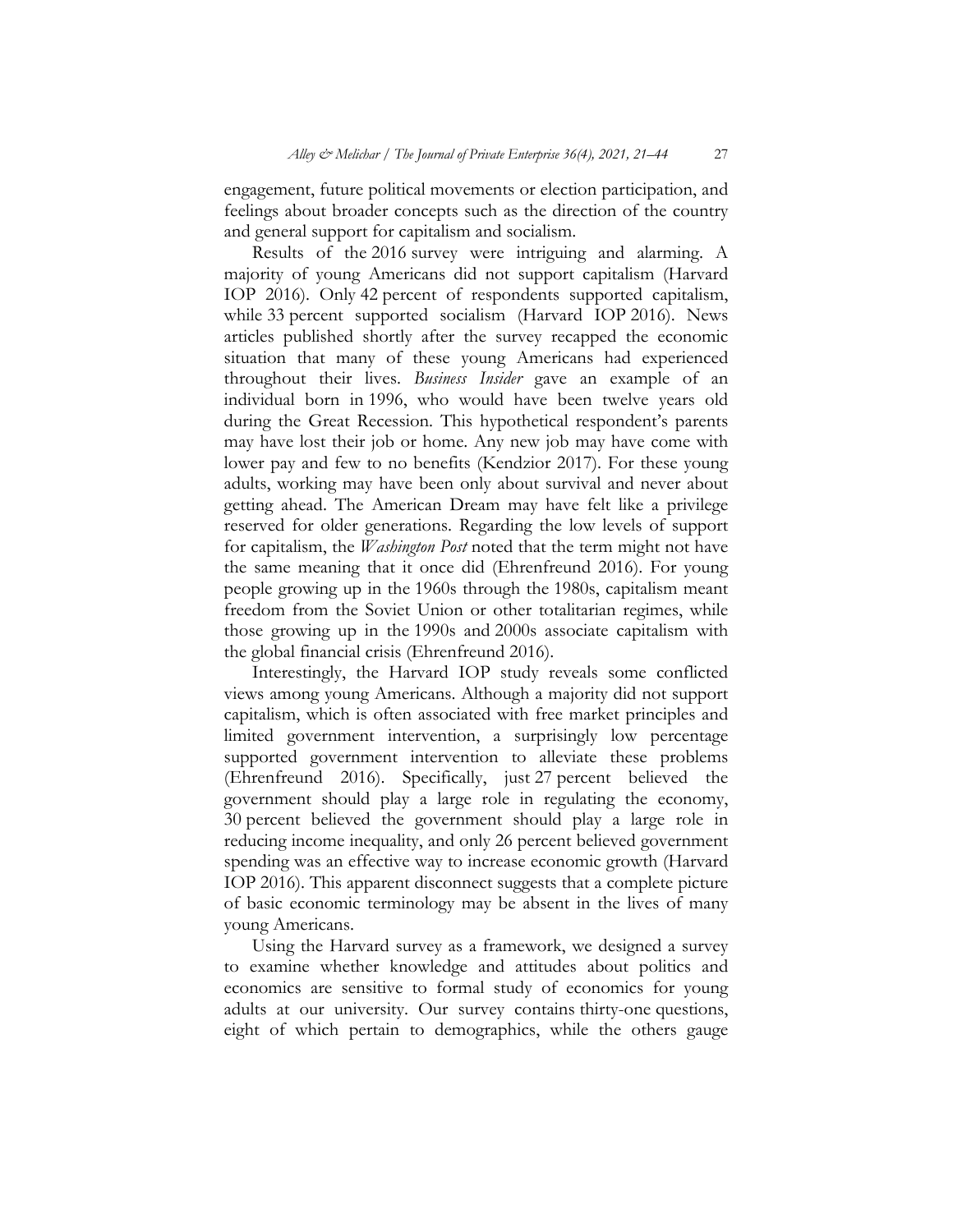economic knowledge, beliefs, and attitudes.<sup>1</sup> Principles of Macroeconomics and Principles of Microeconomics students serve as the treatment groups, while Business Statistics students serve as the control group. During the first day of the semester, the survey was administered in each class. Participation in the survey was completely voluntary, and there were no incentives, positive or negative, for students to participate. Student participation rates were quite high, however, and we are aware of no reason to believe the results suffer from serious selection bias. For example, the participation rate was just over 92 percent in the Principles of Macroeconomics course during one semester. Toward the end of the semester, the postexposure survey was administered to the same classes. The response rates at the end of the semester are predictably lower, with the usual attrition and absenteeism that occur during an academic term. For the same Principles of Macroeconomics course, the post-exposure survey response rate was 72 percent. Pre- and post-exposure response rates were similar for all administrations of the survey.

During the three semesters in which the survey was administered in 2016 and 2017, one semester had Principles of Microeconomics as the treatment group while two semesters had Principles of Macroeconomics. Both are sophomore-level classes that are part of the general education curriculum, so there were students from many different majors present, and both were taught in a small auditorium with around one hundred students per section. For Principles of Macroeconomics, a neoclassical/Keynesian approach is used; it is taught from *Principles of Macroeconomics* by Coppock and Mateer. Content covered includes supply and demand, GDP, unemployment, inflation, economic growth, and fiscal and monetary policy. The Principles of Microeconomics section used Cowen and Tabarrok's *Modern Principles: Microeconomics*. The course, and the textbook, follows a standard neoclassical framework and is largely pro-trade and pro– free market without a great deal of discussion of downsides, disagreements, or limitations of this viewpoint, although market failures due to externalities and public goods are covered. Topics emphasized include opportunity cost, specialization and trade, supply and demand, tax incidence, market failure, public choice, market structures, and the price system versus central planning as the basis for an economic system. The Business Statistics class survey was

<sup>&</sup>lt;sup>1</sup> The entire survey can be found at www.econgonecountry.com.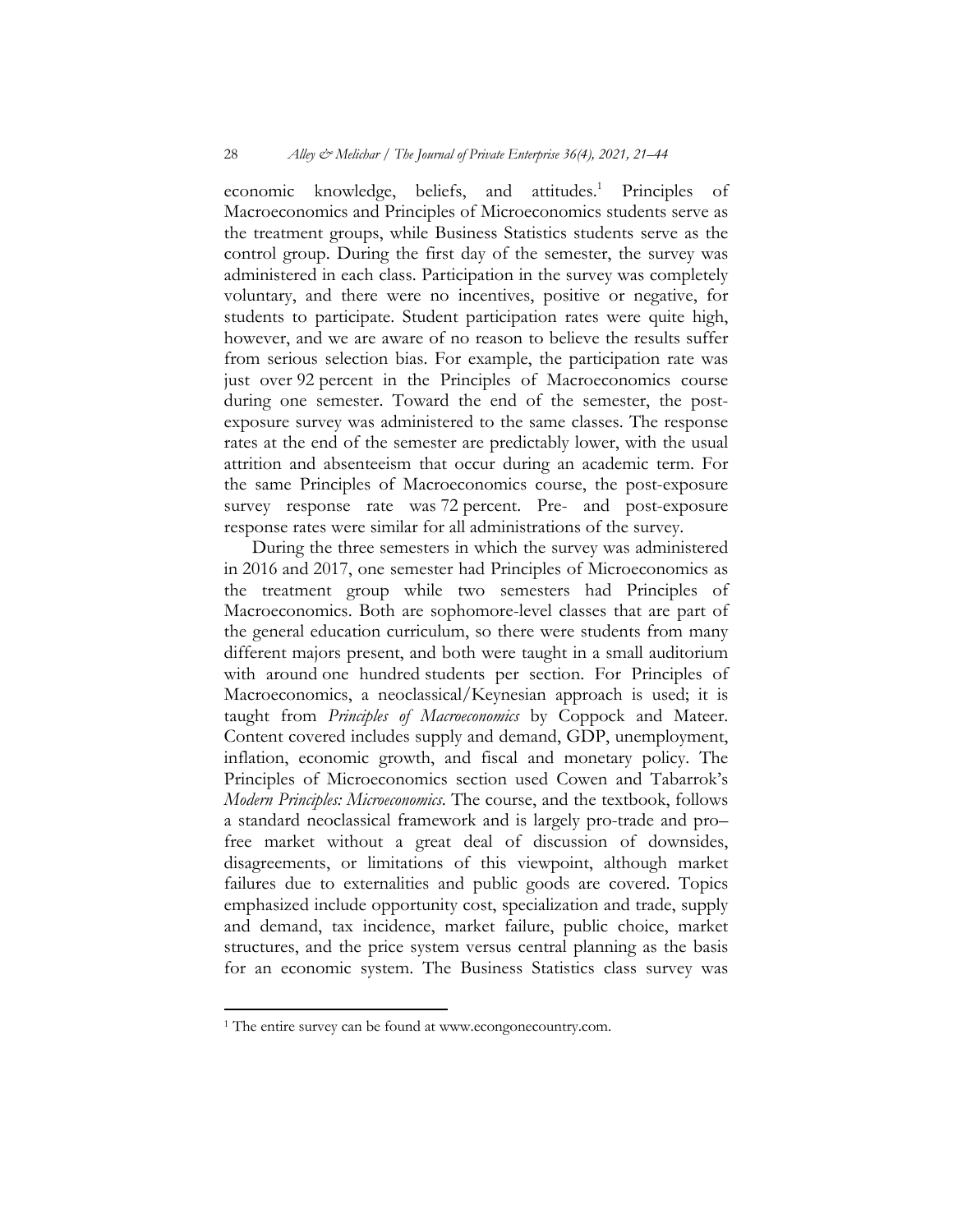administered during all three semesters with about sixty students in each section. This is a junior-level course populated almost entirely by upper-division business students, and it is required for all business majors. The way the curriculum is structured, all the Business Statistics students took both Principles of Macroeconomics and Principles of Microeconomics already. The course is a basic statistics course applied to business situations, so it has no meaningful discussion of economic or political topics.

# **IV. Data and Results**

### *A. Data*

The Economics Attitudes survey was administered over three<br>semesters in 2016 and 2017 in Principles of Economics semesters in 2016 and 2017 in Principles of Economics (microeconomics and macroeconomics) and Business Statistics classes. The sample size is around one hundred for microeconomics and Business Statistics and around two hundred for macroeconomics, which included two sections. Most of the respondents are business majors of some kind (for example, accounting, marketing, economics) and mostly sophomores and juniors. The sample has less than 1 percent economics majors in Principles of Economics and only 3.4 percent economics majors in Business Statistics. Principles of Economics is 39 percent female, while Business Statistics is 44 percent female. As is typical of Middle and East Tennessee, a majority (84 percent) of the students are non-Hispanic white. The largest minority groups are Asians, followed by Blacks and Hispanics. Roughly 70 percent of the students come from nonmetro (rural) areas. Finally, in terms of political beliefs, the Principles of Economics and Business Statistics samples are very similar. Specifically, about 55 percent identify as Republican, 17 percent Democrat, and 28 percent independent.

Compared to the Harvard survey, our sample is similar in that it measures the economic attitudes of young Americans. Many of the questions from the Harvard survey are included our study. However, our sample is different from the Harvard survey in several important ways. The primary differences are that our respondents have a lower average age, have a higher level of education, and represent a more rural environment. With mostly sophomore and junior respondents, our respondents have an average age of roughly twenty, while 61 percent of the Harvard survey range in age from twentythree to twenty-nine. Further, all the respondents in our survey have had some college education, while 40 percent of the Harvard sample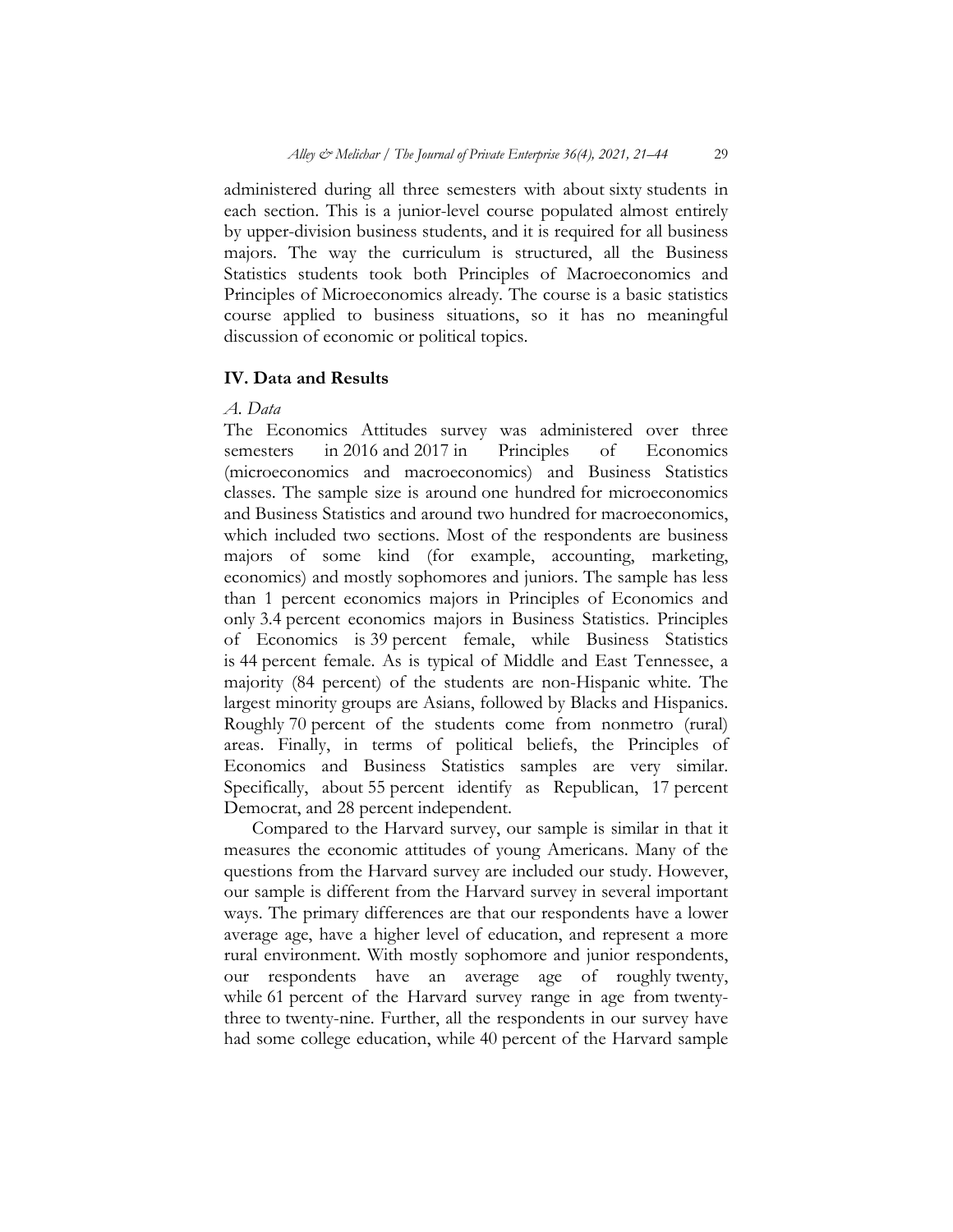has a high school education or less. Finally, 70 percent of our sample identify as living in a rural area, while only 13 percent in the Harvard survey do.

#### *B. Results*

### *1. General*

Do the differences in our sample lead to differences in responses regarding support for capitalism or socialism? Table 1 displays some general results from both the Harvard study and our pre-exposure survey. As previously mentioned, only 42 percent of the Harvard survey's respondents support capitalism, while the level of support among our students is just under 70 percent. In addition, 33 percent of the Harvard study's respondents support socialism, while only 20 percent our students do. Clearly, there are differences in beliefs and attitudes between our students and those surveyed by Harvard's IOP. Although support for capitalism and disdain for socialism may be falling at the national level, our findings indicate pockets of the population harbor different beliefs.

| <b>Question</b>                          | Harvard | Principles:<br>pre-test | <b>Business</b><br>Statistics: pre-<br>test |
|------------------------------------------|---------|-------------------------|---------------------------------------------|
| Do you support capitalism? (yes)         | 42%     | 70%                     | 69%                                         |
| Do you support socialism? (yes)          | 33%     | 20%                     | 20%                                         |
| I'll be better off than parents          | 43%     | 49%                     | $54\%$                                      |
| Easy/very easy to find job after college | $31\%$  | $11\%$                  | $8\%$                                       |
| Republican                               | $22\%$  | $55\%$                  | $55\%$                                      |
| Nation is headed in the right direction  | 15%     | $22\%$                  | 28%                                         |
| Nation is off on the wrong track         | 47%     | 35%                     | $34\%$                                      |

**Table 1. National versus regional attitudes and beliefs**

Our students seem to not only have higher levels of support for capitalism but are also more optimistic about the economic prospects and general direction of the United States. For pre–Principles of Economics and pre–Business Statistics students, respectively, 49 and 54 percent believe that when they are their parents' age, they will be better off financially than their parents are now. In contrast, only 43 percent of the Harvard study's respondents hold the same belief. Further, compared to the national study, a greater percentage of our students believe that things are generally headed in the right direction in our nation and are less likely to believe that the nation is on the wrong track. These differences are likely due to differences in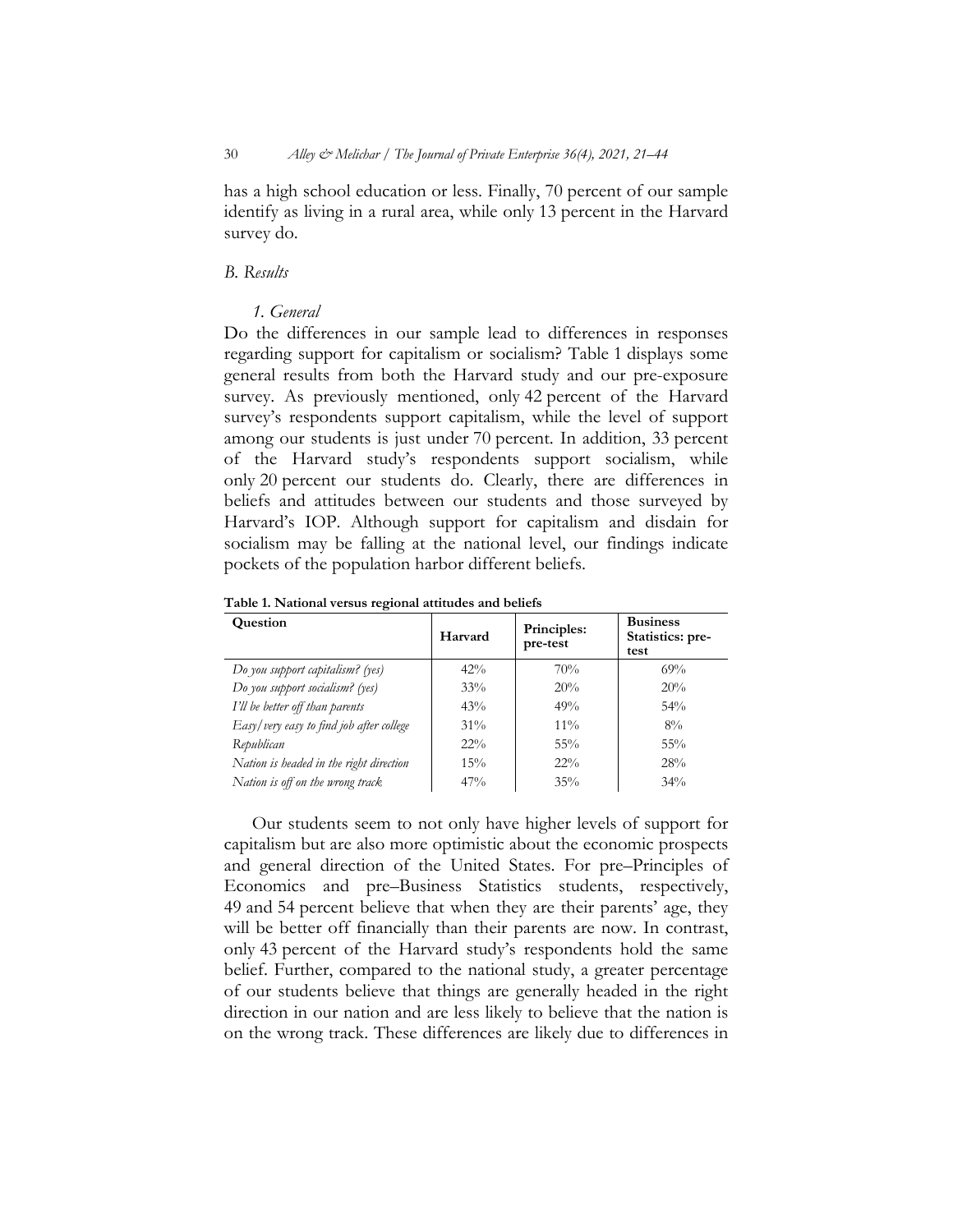prior education, the part of the country our students live in, and the fact that the students who have a preexisting interest in business also harbor more free market and business-friendly beliefs and are more optimistic about the future of our nation and economic prosperity than those in the Harvard study.

## *II. The effects of economic education*

### *1. Pre–versus post–principles of economics*

This section seeks to answer whether a semester of study in a Principles of Economics class significantly alters a student's economic knowledge and general feelings toward economic systems and institutions.

To test whether there are statistically significant changes in the proportion of responses that agree or disagree with survey questions before and after economic education, a test of equal proportions is implemented. The null hypothesis is that the proportion of those who agree or disagree is the same at the end of the class as it was at the beginning. To begin, equal proportions are tested for the pre- and post-exposure sections of Principles of Economics and Business Statistics. We also recoded the answers numerically from 1 ("Strongly Agree") to 6 ("Strongly Disagree"), computed the mean score for each question, then tested whether the mean score was different at the end of the course compared with the beginning. The null hypothesis is that the mean score did not change. The difference-inmeans tests do not vary importantly from the difference-inproportions tests. Both are significant for the same courses at  $\alpha$  = 0.1, 0.05 and 0.01. The microeconomics and macroeconomics sections are tested separately.

The two sections of Principles of Macroeconomics, fall 2016 and 2017, are combined to form one large group of Principles of Macroeconomics respondents. Similarly, the sections of Business Statistics from fall 2016 and 2017 are also combined to form one large control group for the macroeconomics semesters. Questions regarding economic and political knowledge and attitudes, numbers 8 through 31, are included in the test. The outcome for each question is either "Change" or "None," with "Change" indicating that the null hypothesis is rejected and the proportion of responses in the post-exposure survey sample is different from that in the preexposure survey sample. For the control group, there is little evidence of significant differences in proportions between the pre-exposure and post-exposure surveys, though we observe changes regarding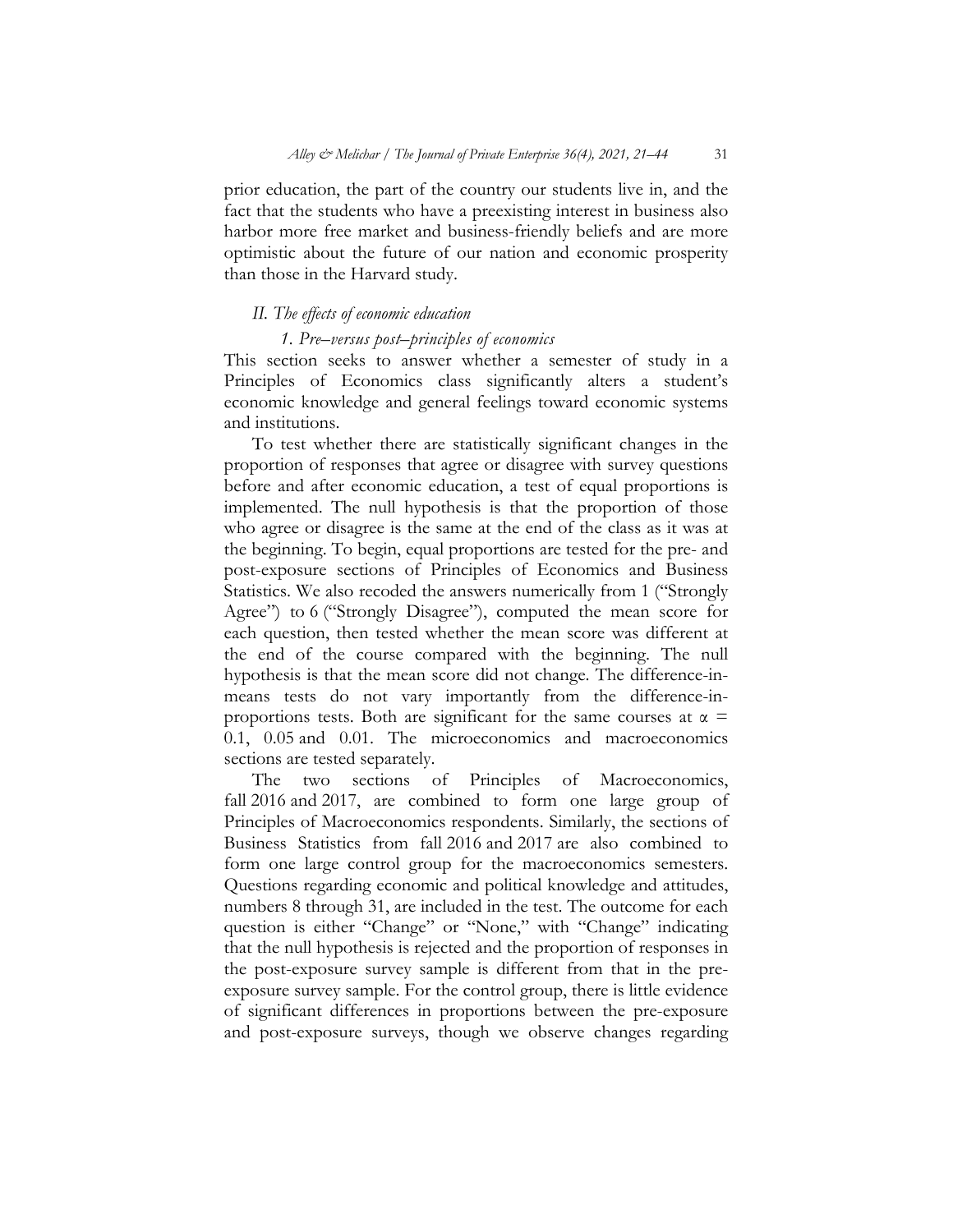questions on the unemployment rate and the social desirability of economic growth. It is difficult to explain why these changes occurred. It could be because part of the sample period overlapped with the 2016 general election, during which students may have been impacted by political advertising. Notably, change is noted in all four groups regarding the likelihood of voting in an upcoming election. This difference in proportions could be due to movements across campuses to get students to register to vote.

In the survey, some of the questions examine the respondents' knowledge of basic economic facts, while others are more normative in nature and reflect respondents' attitudes about the economy and the future. For example, question 16 states, "The unemployment rate is currently very high," which can be easily tested. In contrast, question 31 asks, "All in all, do you think things are. . .?" which is more subjective. For the Principles of Macroeconomics group, changes occur for both types of questions. Prior to the course, students were more likely to think that inflation had been rising rapidly in recent months and the unemployment rate was high. At the end of the course, students had a much more accurate view of the state of the economy. From fall 2016 through the end of 2017, the period in which the surveys were administered, the unemployment rate was below the natural rate, and inflation was consistently running below the Federal Reserve's 2 percent target. Students at the beginning of the class are more likely to believe that economic conditions are worse than they are, which is reflected in normative attitudes about the state and future of the economy.

For many Americans, global trade is viewed in a negative light and is considered harmful to America and a threat to its workers. A contemporary Gallup poll reports typical support for increasing import restrictions (Newport 2016). While many young adults in our survey were not against global trade prior to taking a macroeconomic-principles course, the course had a positive effect on their views regarding globalism. Question 11 states, "Global trade is good for the economy and consumers." A semester of Principles of Macroeconomics leads to a statistically significant change in the proportion of students who "Strongly Agree" or "Agree." It is similar for question 26, which states that "the negative trade balance between the U.S. and China is bad for Americans." A semester of macroeconomic education leads to a statistically significant change in the proportion of students choosing "True in some cases." The following panels display the percentage of each response in the pre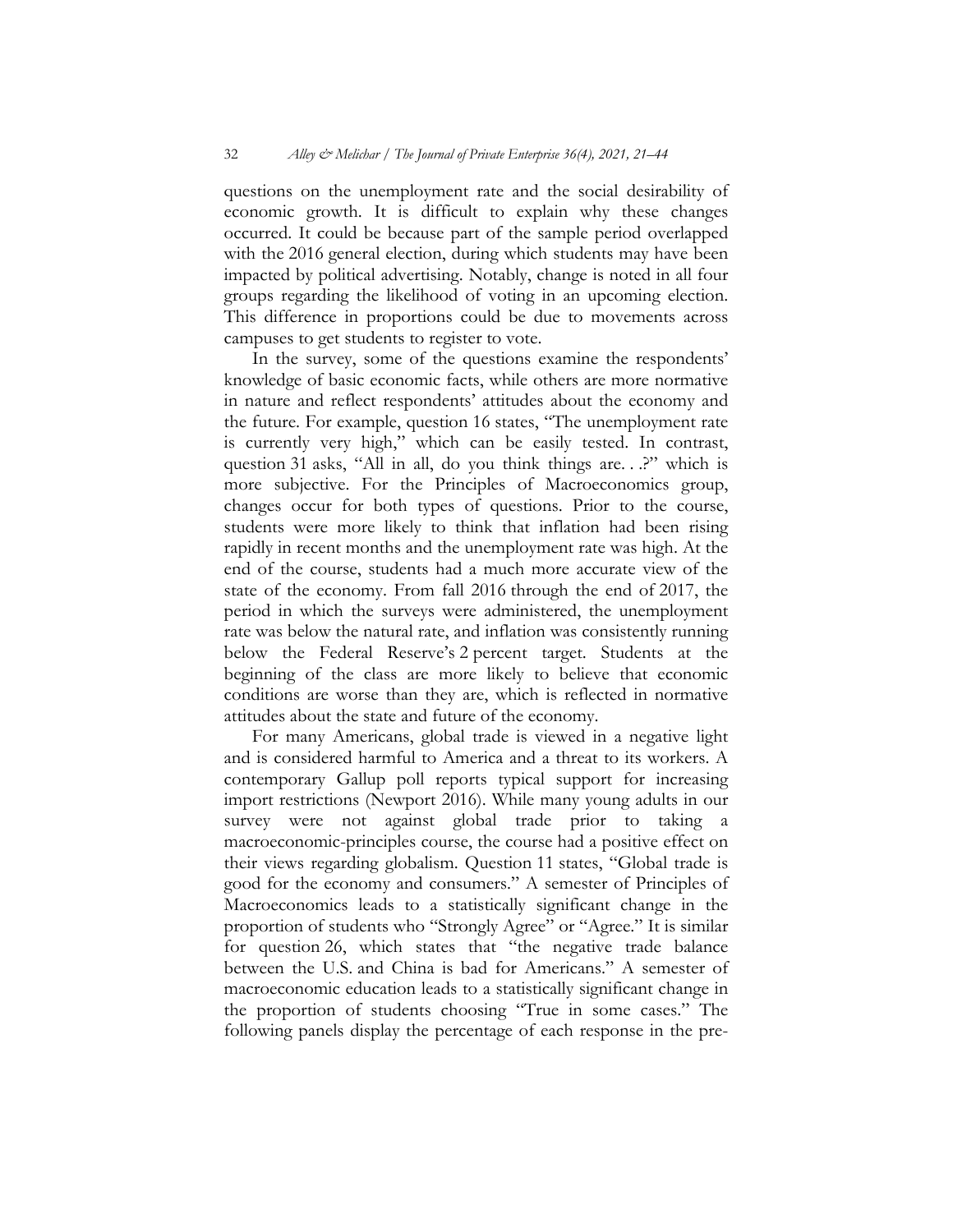exposure and post-exposure surveys for a few illustrative questions, focusing on whether the proportions changed significantly during the course. Then, table 2 summarizes the results of the hypothesis tests for all questions (significant at  $\alpha = .1^*$ , .05<sup>\*\*</sup>, .01<sup>\*\*\*</sup>). Some columns do not sum to 100 percent because of rounding or blank responses.

|                          | Treatment:<br>Macro-<br>economics |       | Control:<br><b>Statistics</b> |        | Treatment:<br>Micro-<br>economics |        | Control:<br><b>Statistics</b> |        |
|--------------------------|-----------------------------------|-------|-------------------------------|--------|-----------------------------------|--------|-------------------------------|--------|
|                          | Pre                               | Post  | Pre                           | Post   | Pre                               | Post   | Pre                           | Post   |
| Significant Change       |                                   | ***   |                               |        |                                   | ***    |                               |        |
| Strongly Agree           | 10%                               | $2\%$ | $4\%$                         | $3\%$  | $6\%$                             | $1\%$  | $2\%$                         | $3\%$  |
| Agree                    | $24\%$                            | $7\%$ | 19%                           | 27%    | 13%                               | $12\%$ | 15%                           | 15%    |
| Somewhat Agree           | 41%                               | 29%   | 39%                           | 35%    | 43%                               | 39%    | 37%                           | $31\%$ |
| Somewhat Disagree        | $12\%$                            | 20%   | $9\%$                         | $16\%$ | 18%                               | 25%    | $22\%$                        | 28%    |
| Disagree                 | $12\%$                            | 29%   | 27%                           | $14\%$ | 19%                               | 22%    | 19%                           | 19%    |
| <b>Strongly Disagree</b> | $0\%$                             | 13%   | $1\%$                         | $5\%$  | $0\%$                             | $1\%$  | $2\%$                         | $4\%$  |

#### *Question 10: US is falling behind other countries*

#### *Question 11: Global trade is good*

| $\tilde{}$               | Treatment:<br>Macro-<br>economics |        | Control:<br><b>Statistics</b> |       | Treatment:<br>Micro-<br>economics |       | Control:<br><b>Statistics</b> |       |
|--------------------------|-----------------------------------|--------|-------------------------------|-------|-----------------------------------|-------|-------------------------------|-------|
|                          | Pre                               | Post   | Pre                           | Post  | Pre                               | Post  | Pre                           | Post  |
| Significant Change       |                                   | ***    |                               |       |                                   |       |                               |       |
| Strongly Agree           | 33%                               | $35\%$ | 36%                           | 36%   | 46%                               | 49%   | 45%                           | 39%   |
| Agree                    | 46%                               | 51%    | 51%                           | 47%   | 43%                               | 43%   | 37%                           | 49%   |
| Somewhat Agree           | 17%                               | 10%    | 10%                           | 17%   | 10%                               | $7\%$ | $14\%$                        | $8\%$ |
| Somewhat Disagree        | $3\%$                             | $2\%$  | $2\%$                         | $0\%$ | $1\%$                             | $1\%$ | $1\%$                         | $1\%$ |
| Disagree                 | $1\%$                             | $0\%$  | $0\%$                         | $0\%$ | $0\%$                             | $0\%$ | $1\%$                         | $1\%$ |
| <b>Strongly Disagree</b> | $0\%$                             | $0\%$  | $0\%$                         | $0\%$ | $0\%$                             | $0\%$ | $0\%$                         | $1\%$ |

*Question 13: Inflation is currently very high*

|                     | Treatment:<br>Macro-<br>economics |        | Control:<br><b>Statistics</b> |        | Treatment:<br>Micro-<br>economics |        | Control:<br><b>Statistics</b> |       |
|---------------------|-----------------------------------|--------|-------------------------------|--------|-----------------------------------|--------|-------------------------------|-------|
|                     | Pre                               | Post   | Pre                           | Post   | Pre                               | Post   | Pre                           | Post  |
| Significant Change  | $4\%$                             | $***$  | $6\%$                         | $1\%$  | $2\%$                             | $1\%$  | $5\%$                         | $3\%$ |
| Strongly Agree-1    | 27%                               | $2\%$  | $21\%$                        | $14\%$ | 19%                               | $17\%$ | 16%                           | 15%   |
|                     | 33%                               | $12\%$ | $44\%$                        | $44\%$ | 43%                               | 37%    | 48%                           | 43%   |
|                     | $21\%$                            | 28%    | $16\%$                        | 25%    | $24\%$                            | 27%    | $22\%$                        | 24%   |
| $\blacksquare$      | 12%                               | 32%    | $12\%$                        | 13%    | $11\%$                            | $14\%$ | $7\%$                         | 15%   |
|                     | $0\%$                             | $24\%$ | $0\%$                         | $3\%$  | $1\%$                             | $1\%$  | $0\%$                         | $0\%$ |
| Strongly Disagree–6 |                                   | $3\%$  |                               |        |                                   |        |                               |       |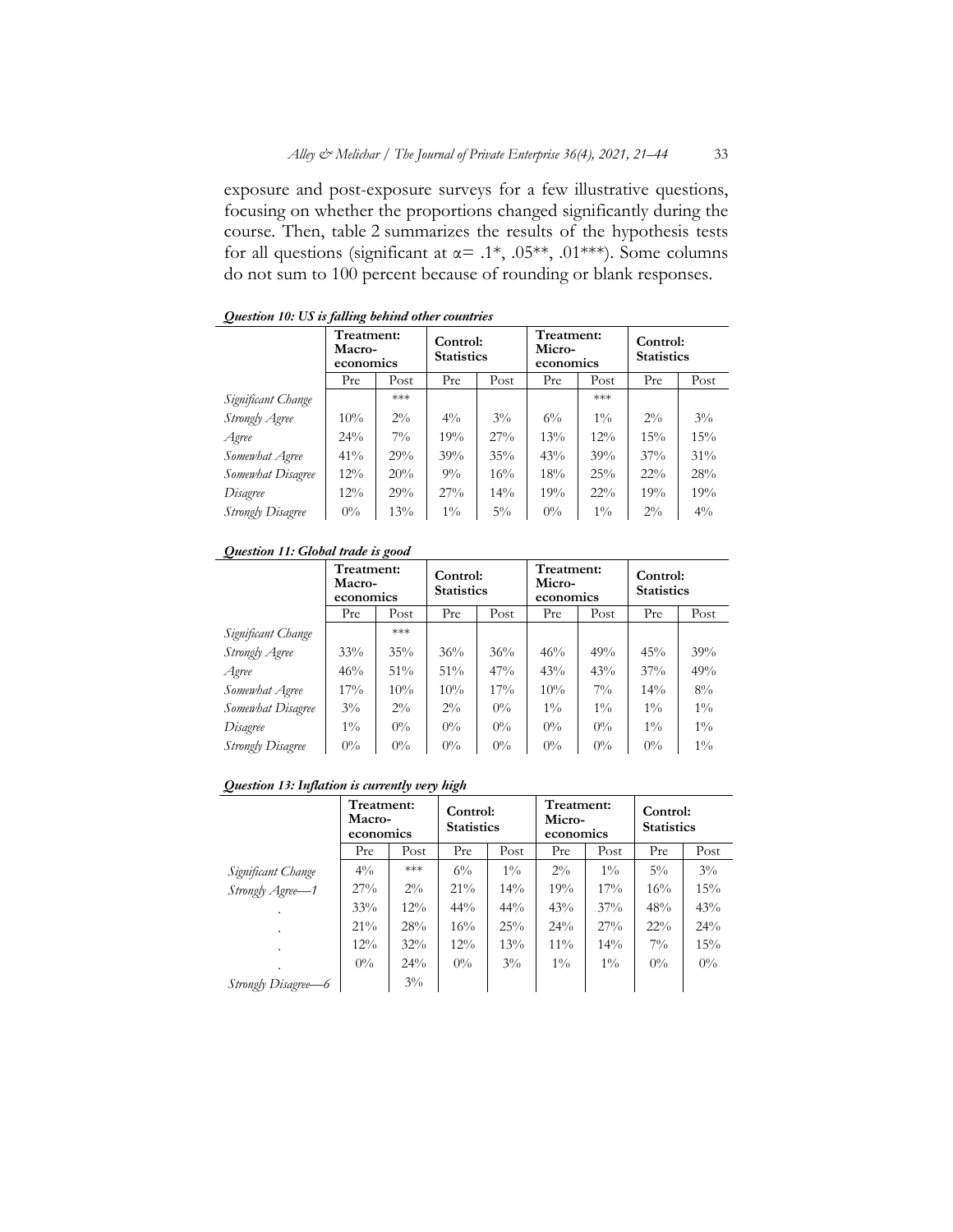|                     | Treatment:<br>Macro-<br>economics |       | Control:<br><b>Statistics</b> |        | Treatment:<br>Micro-<br>economics |       | Control:<br><b>Statistics</b> |        |
|---------------------|-----------------------------------|-------|-------------------------------|--------|-----------------------------------|-------|-------------------------------|--------|
|                     | Pre                               | Post  | Pre                           | Post   | Pre                               | Post  | Pre                           | Post   |
| Significant Change  | $9\%$                             | $***$ | $3\%$                         | $**$   | $1\%$                             | $1\%$ | $5\%$                         | $6\%$  |
| Strongly Agree-1    | 29%                               | $3\%$ | 20%                           | $1\%$  | 28%                               | 17%   | 15%                           | 15%    |
|                     | 33%                               | $7\%$ | $21\%$                        | 10%    | 25%                               | 23%   | $22\%$                        | 26%    |
|                     | $17\%$                            | 16%   | $21\%$                        | $34\%$ | 23%                               | 30%   | 16%                           | $31\%$ |
|                     | $11\%$                            | 29%   | 28%                           | 26%    | $22\%$                            | 24%   | 33%                           | 19%    |
|                     | $1\%$                             | 38%   | $7\%$                         | $21\%$ | $1\%$                             | $3\%$ | $7\%$                         | $3\%$  |
| Strongly Disagree–6 |                                   | $7\%$ |                               | 8%     |                                   |       |                               |        |

*Question 16: The unemployment rate is currently very high*

*Question 23: Selfish individual behavior makes society better off*

|                     | Treatment:<br>Macro-<br>economics |        | Control:<br><b>Statistics</b> |        | Treatment:<br>Micro-<br>economics |        | Control:<br><b>Statistics</b> |        |
|---------------------|-----------------------------------|--------|-------------------------------|--------|-----------------------------------|--------|-------------------------------|--------|
|                     | Pre                               | Post   | Pre                           | Post   | Pre                               | Post   | Pre                           | Post   |
| Significant Change  | $3\%$                             | $***$  | $4\%$                         | $3\%$  | $2\%$                             | ***    | $1\%$                         | $1\%$  |
| Strongly Agree-1    | $8\%$                             | $3\%$  | $7\%$                         | $4\%$  | $9\%$                             | $11\%$ | $10\%$                        | $7\%$  |
| ٠                   | 13%                               | $17\%$ | 15%                           | $14\%$ | 15%                               | 17%    | 15%                           | 21%    |
| ٠                   | $21\%$                            | $12\%$ | 16%                           | $14\%$ | 18%                               | 23%    | 15%                           | $21\%$ |
| ٠                   | 35%                               | $21\%$ | $34\%$                        | 48%    | 38%                               | 17%    | 39%                           | 35%    |
|                     | 19%                               | $35\%$ | $22\%$                        | 16%    | 18%                               | 24%    | $17\%$                        | $11\%$ |
| Strongly Disagree–6 |                                   | 10%    |                               |        |                                   | $6\%$  |                               |        |

*Question 31: Direction of the country*

|                    | Treatment:<br>Macro-<br>economics |        | Control:<br><b>Statistics</b> |        | Treatment:<br>Micro-<br>economics |        | Control:<br><b>Statistics</b> |      |
|--------------------|-----------------------------------|--------|-------------------------------|--------|-----------------------------------|--------|-------------------------------|------|
|                    | Pre                               | Post   | Pre                           | Post   | Pre                               | Post   | Pre                           | Post |
| Significant Change | 13%                               | ***    | $17\%$                        | $22\%$ | 39%                               | $31\%$ | 44%                           | 39%  |
| Right              | 49%                               | 37%    | 44%                           | 33%    | 20%                               | 19%    | 20%                           | 21%  |
| Wrong              | 37%                               | $14\%$ | 37%                           | 44%    | 40%                               | 50%    | 35%                           | 39%  |
| Not sure           |                                   | 48%    |                               |        |                                   |        |                               |      |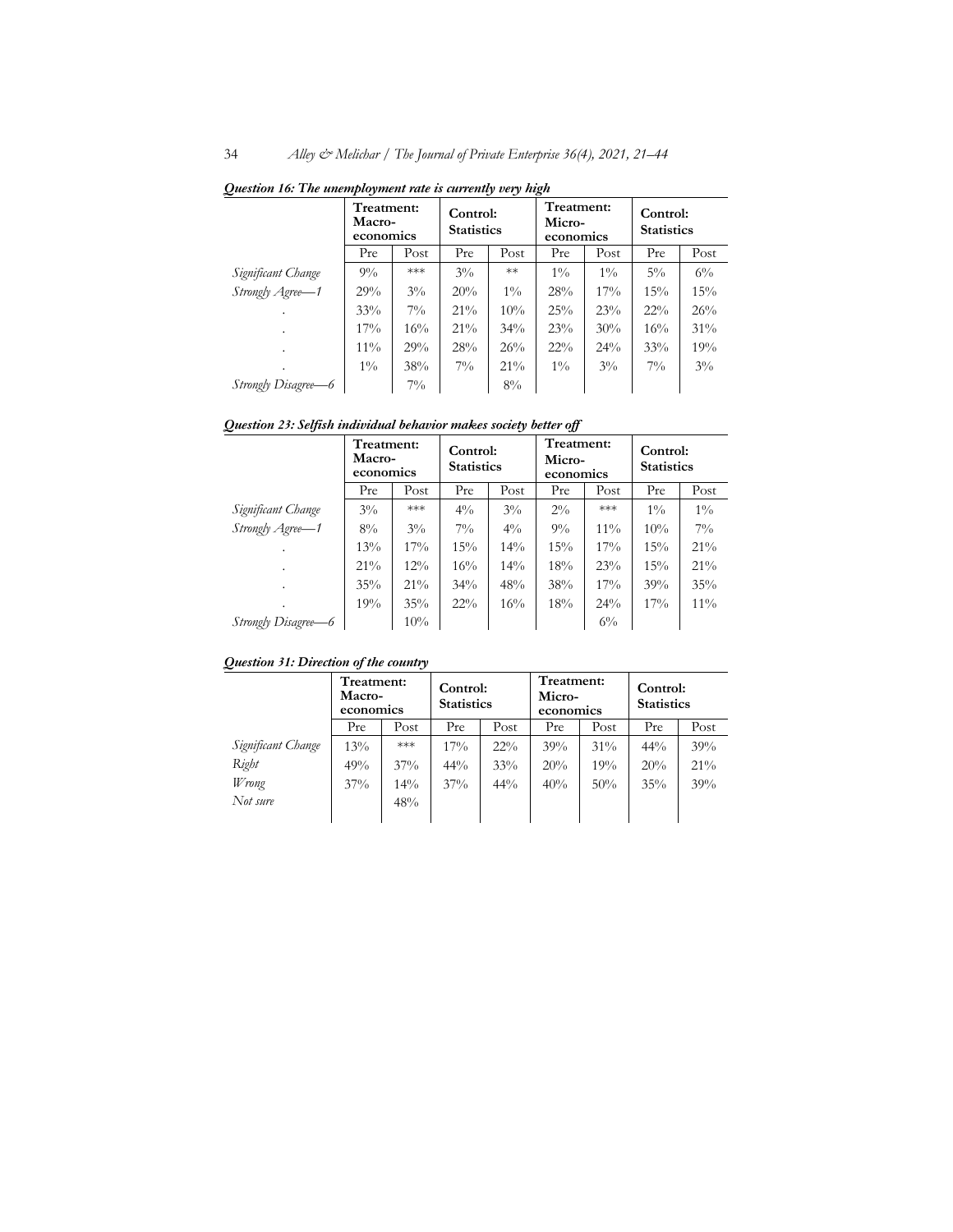| <b>radic 2. Fic-exposure versus post-exposure proportion test</b> | Macroeconomics       |                 | Microeconomics  |                 |  |
|-------------------------------------------------------------------|----------------------|-----------------|-----------------|-----------------|--|
|                                                                   | Treatment            | Control         | Treatment       | Control         |  |
|                                                                   | None                 | None            | None            | None            |  |
| 8. Support capitalism                                             | (0.250)              | (0.650)         | (0.702)         | (0.637)         |  |
|                                                                   | None                 | None            | None            | None            |  |
| 9. Support socialism                                              | (0.876)              | (0.600)         | (1.000)         | (0.810)         |  |
| 10. U.S. falling behind other countries                           | Change***            | None            | Change***       | None            |  |
|                                                                   | (0.000)              | (0.877)         | (0.000)         | (1.000)         |  |
| 11. Global trade is good                                          | Change***            | None            | None            | None            |  |
|                                                                   | (0.000)              | (1.000)         | (0.597)         | (0.523)         |  |
| 12. President has substantial influence                           | Change***            | None            | None            | None            |  |
|                                                                   | (0.000)              | (0.292)         | (0.133)         | (0.196)         |  |
| 13. Inflation is currently very high                              | Change***            | None<br>(0.599) | None<br>(0.696) | None<br>(0.993) |  |
|                                                                   | (0.000)<br>Change*** | None            | None            | None            |  |
| 14. Tech progress is good for economy                             | (0.000)              | (0.510)         | (0.130)         | (0.477)         |  |
| 15. Tech progress is good for                                     | Change**             | None            | None            | None            |  |
| environment                                                       | (0.017)              | (0.852)         | (0.765)         | (1.000)         |  |
| 16. Unemployment is currently very                                | Change***            | Change**        | None            | None            |  |
| high                                                              | (0.000)              | (0.043)         | (0.179)         | (1.000)         |  |
| 17. Historically, income tax rates are                            | Change***            | None            | None            | None            |  |
| high                                                              | (0.000)              | (0.471)         | (0.562)         | (0.503)         |  |
| 18. Burden of income taxes falls only                             | None                 | None            | Change**        | None            |  |
| on workers who pay them                                           | (1.000)              | (0.196)         | (0.021)         | (1.000)         |  |
| 19. Gov't spending is an effective way                            | Change***            | None            | None            | None            |  |
| to increase growth<br>20. In general, I would be better off       | (0.000)<br>Change*** | (1.000)<br>None | (0.243)<br>None | (0.828)<br>None |  |
| living in Norway                                                  | (0.002)              | (1.000)         | (0.870)         | (0.572)         |  |
| 21. Solid understanding of the USSR                               | Change**             | None            | None            | None            |  |
| and the quality of life there                                     | (0.018)              | (0.153)         | (0.589)         | (0.594)         |  |
| 22. Economic growth is a desirable                                | None                 | Change**        | None            | None            |  |
| social goal                                                       | (1.000)              | (0.021)         | (0.153)         | (0.881)         |  |
| 23. Selfish individual behavior makes                             | Change***            | None            | Change***       | None            |  |
| society better off                                                | (0.002)              | (0.672)         | (0.009)         | (0.855)         |  |
| 24. Solid understanding of capitalism                             | Change***            | None            | None            | None            |  |
| and socialism                                                     | (0.000)              | (0.172)         | (0.424)         | (0.588)         |  |
| 25. Gov't regulation of markets                                   | None<br>(0.964)      | None<br>(0.195) | Change*         | None<br>(0.202) |  |
| makes people better off                                           | Change*              | None            | (0.064)<br>None | None            |  |
| 26. Negative trade balance is bad                                 | (0.073)              | (0.471)         | (0.967)         | (1.000)         |  |
| 27. When I'm my parent's age, I                                   | None                 | None            | None            | None            |  |
| believe that I will be                                            | (0.516)              | (0.564)         | (0.993)         | (1.000)         |  |
| 28. Difficulty of finding permanent job                           | Change***            | None            | None            | None            |  |
| after graduation?                                                 | (0.001)              | (0.602)         | (0.672)         | (0.408)         |  |
| 29. How likely is it that you will vote                           | Change***            | Change**        | Change***       | Change**        |  |
| in the upcoming election?                                         | (0.000)              | $*(0.000)$      | (0.000)         | $*(0.000)$      |  |
| 30. Which political party do you align                            | None                 | None            | None            | None            |  |
| with?                                                             | (0.521)              | (0.875)         | (1.000)         | (0.969)         |  |
| 31. Direction of the country                                      | Change***            | None            | None            | None            |  |
|                                                                   | (0.000)              | (0.115)         | (1.000)         | (1.000)         |  |

**Table 2. Pre-exposure versus post-exposure proportion test**

*\*Note: p-values are in parentheses. Significant at: α=.1\*, .05\*\*, .01\*\*\* All treatment-group changes were in the expected direction.*

Although students' beliefs about and knowledge of the US economy are altered after a semester of Principles of Macroeconomics, are their views on capitalism and socialism also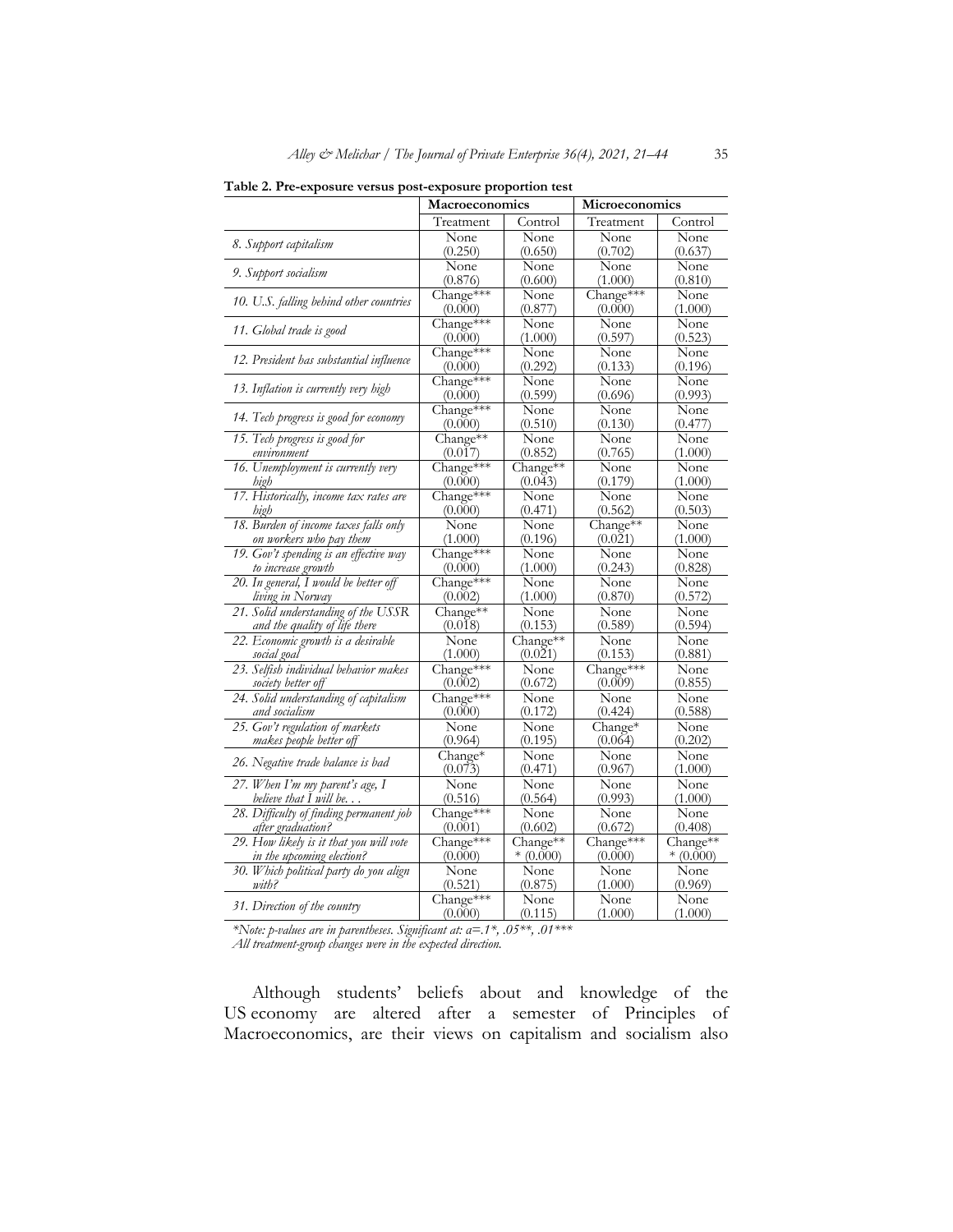transformed? The null hypothesis of equal proportions of students<br>responding "Yes" to questions 8 and 9 cannot be rejected. to questions  $8$  and  $9$  cannot be rejected. Interestingly, although there is a clear change in how students respond to various questions regarding economic principles and the state of the US economy, economic education does not produce statistically significant changes in how millennials and Generation Z in our study view capitalism and socialism. However, an overwhelming majority of students had positive feelings toward capitalism to begin with, so large changes may be unlikely even after a semester of economics.

The third column of table 2 illustrates the results of the proportion tests for Principles of Microeconomics and the corresponding Business Statistics control group for the spring 2017 semester. There are fewer rejections of the null hypothesis, which might seem curious at first. However, most of the questions in the survey are considered macroeconomics topics, so it is not surprising to observe fewer changes in attitudes and knowledge for the Principles of Microeconomics class. For the questions that pertain more to microeconomics, change is observed where it is expected. Last, the only question beyond propensity to vote in future elections that changes for both Principles of Microeconomics and Principles of Macroeconomics is whether selfish individual behavior makes society better off. After a semester of economic education, a greater proportion of students "Strongly Agree" or "Agree" that individuals acting in their own self-interest improves society.

# *2. Principles of economics versus business statistics students Post-economics versus prestatistics*

This section seeks to shed light on whether students retain the improvements in economic knowledge and attitudes gained during their economics classes. It appears that economic education influences students' economic knowledge and attitudes. However, does the knowledge that students learn stick with them? To answer this, a test of equal proportions is used on the pre–Business Statistics and post–Principles of Economics students, with the macroeconomics and microeconomics students estimated separately. The null hypothesis is that the proportions agreeing and disagreeing should be equal between the two groups, which would be the case if students did not significantly lose the improved knowledge and attitudes gained in economics by the time they took the statistics course (a year or so later).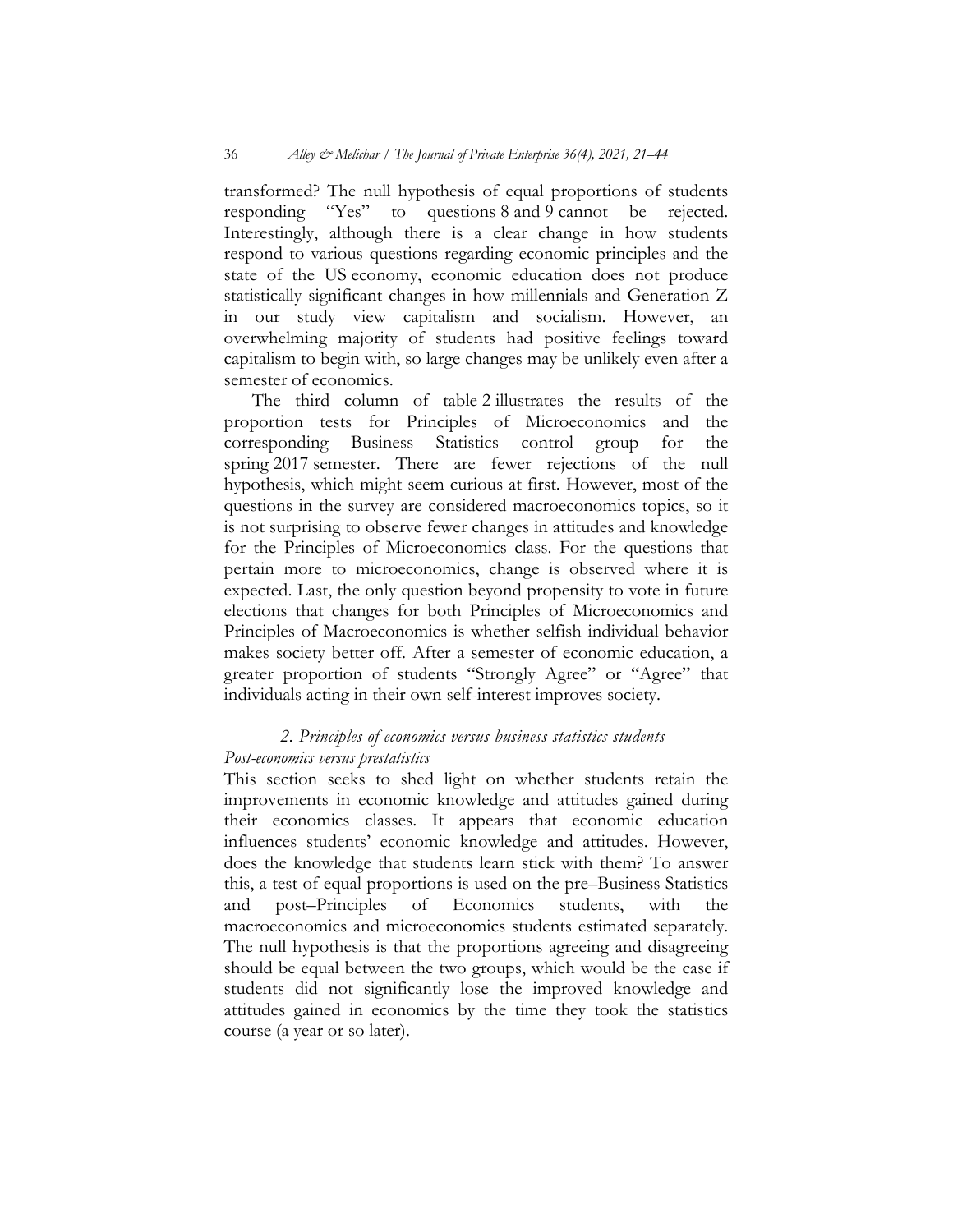If the null hypothesis was true, we would expect to see very little difference between the two groups. The results of table 3 show this not the case. At least some of what students are learning may only be stored in short-term memory. When students are not currently learning about economics, their attitudes and beliefs revert to an inaccurate or more pessimistic state. For example, a significantly lower proportion of students in the pre–Business Statistics class "Disagree" or "Strongly Disagree" with the statement "The United States is falling behind other countries economically." Similarly, a statistically significantly higher proportion of students in the pre– Business Statistics class choose "Off on the wrong track" in response to the question, "All in all, do you think things in the nation are. . .?" When it comes to macroeconomic indicators such as inflation or unemployment, it is understandable that Business Statistics students have a less accurate picture on the health of the economy since they are probably not actively tracking these indicators on their own time. However, one would hope to see little or no difference for questions regarding widely accepted economic principles such as whether global trade is good. Unfortunately, there is a statistically significantly higher proportion of post–Principles of Macroeconomics students that correctly agree with these statements, as compared to the Business Statistics control group.

A similar trend is observed for the statistics class when compared to the microeconomics class, although there are fewer microeconomics questions to examine. Regarding the statement that selfish individual behavior makes society better off, a statistically significantly higher proportion of microeconomics students agree. A higher proportion of microeconomics students disagree that the burden of a tax falls only on the workers who pay them. Interestingly, there are a couple of questions for which the null hypothesis of equal proportions is rejected, with statistics students having beliefs that more closely align with widely accepted economic principles than the treatment group.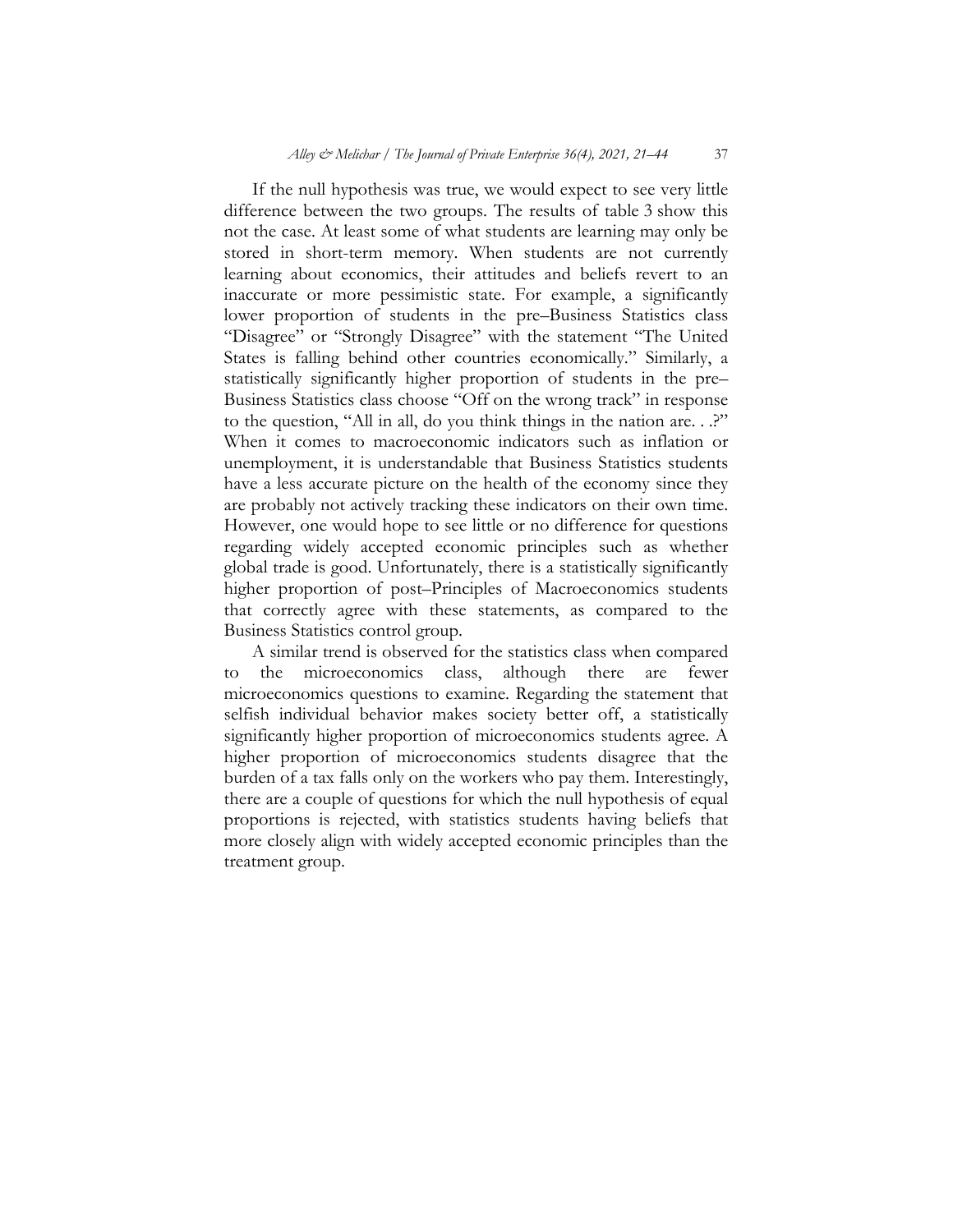|                                                                      | Macro-<br>economics      | Microeconomics     |
|----------------------------------------------------------------------|--------------------------|--------------------|
| 8. Support capitalism                                                | None (0.129)             | None (0.512)       |
| 9. Support socialism                                                 | None (1.000)             | None (0.734)       |
| 10. U.S. falling behind other countries                              | Change*** (0.000)        | None (1.000)       |
| 11. Global trade is good                                             | Change* $(0.062)$        | None (0.168)       |
| 12. President has substantial influence                              | Change** (0.017)         | None (0.676)       |
| 13. Inflation is currently very high                                 | Change*** (0.001)        | Change*** (0.000)  |
| 14. Tech progress is good for economy                                | Change** $(0.017)$       | None (0.819)       |
| 15. Tech progress is good for environment                            | None (0.439)             | Change** (0.016)   |
| 16. Unemployment is currently very high                              | Change*** $(0.001)$      | None (1.000)       |
| 17. Historically, income tax rates are high                          | Change** (0.031)         | None (0.540)       |
| 18. Burden of income taxes falls only on workers who<br>pay them     | None $(0.152)$           | Change** $(0.041)$ |
| 19. Gov't spending is an effective way to increase<br>growth         | Change*** (0.000)        | None (1.000)       |
| 20. In general, I would be better off living in Norway               | Change** $(0.032)$       | None (0.559)       |
| 21. Solid understanding of the USSR and the<br>quality of life there | None (0.250)             | None $(0.501)$     |
| 22. Economic growth is a desirable social goal                       | <b>‡Change**</b> (0.038) | None (0.119)       |
| 23. Selfish individual behavior makes society better<br>off          | Change*** (0.005)        | Change*** (0.007)  |
| 24. Solid understanding of capitalism and socialism                  | Change*** (0.006)        | None (0.724)       |
| 25. Gov't regulation of markets makes people better<br>off           | <b>‡Change**</b> (0.039) | Change* $(0.052)$  |
| 26. Negative trade balance is bad                                    | None (1.000)             | None (1.000)       |
| 27. When I'm my parent's age, I believe that I will<br>be            | None $(0.214)$           | None (0.771)       |
| 28. Difficulty of finding permanent job after<br>graduation?         | None (0.118)             | None (0.311)       |
| 29. How likely is it that you will vote in the<br>upcoming election? | Change*** (0.000)        | Change*** (0.000)  |
| 30. Which political party do you align with?                         | None (0.664)             | None (0.423)       |
| 31. Direction of the country                                         | Change*** (0.000)        | None (1.000)       |

**Table 3. Post–Principles of Economics versus pre–Business Statistics proportion test**

*\* Note: p-values are in parentheses. Significant at: α=.1\*, .05\*\*, .01\*\*\**

*ǂ Indicates test of equal proportions is rejected with greater proportion of control group (Business Statistics students) agreeing.*

#### *Pre-economics versus Prestatistics*

This section examines whether the statistics students have lost all the improved knowledge and attitudes about economics and completely reverted to their pre-economics selves. The previous test of equal proportions compared the pre–Business Statistics to the post– Principles of Economics students. Under that comparison, it appeared that college students forget some information that they learn in their classes after a short period. However, this appearance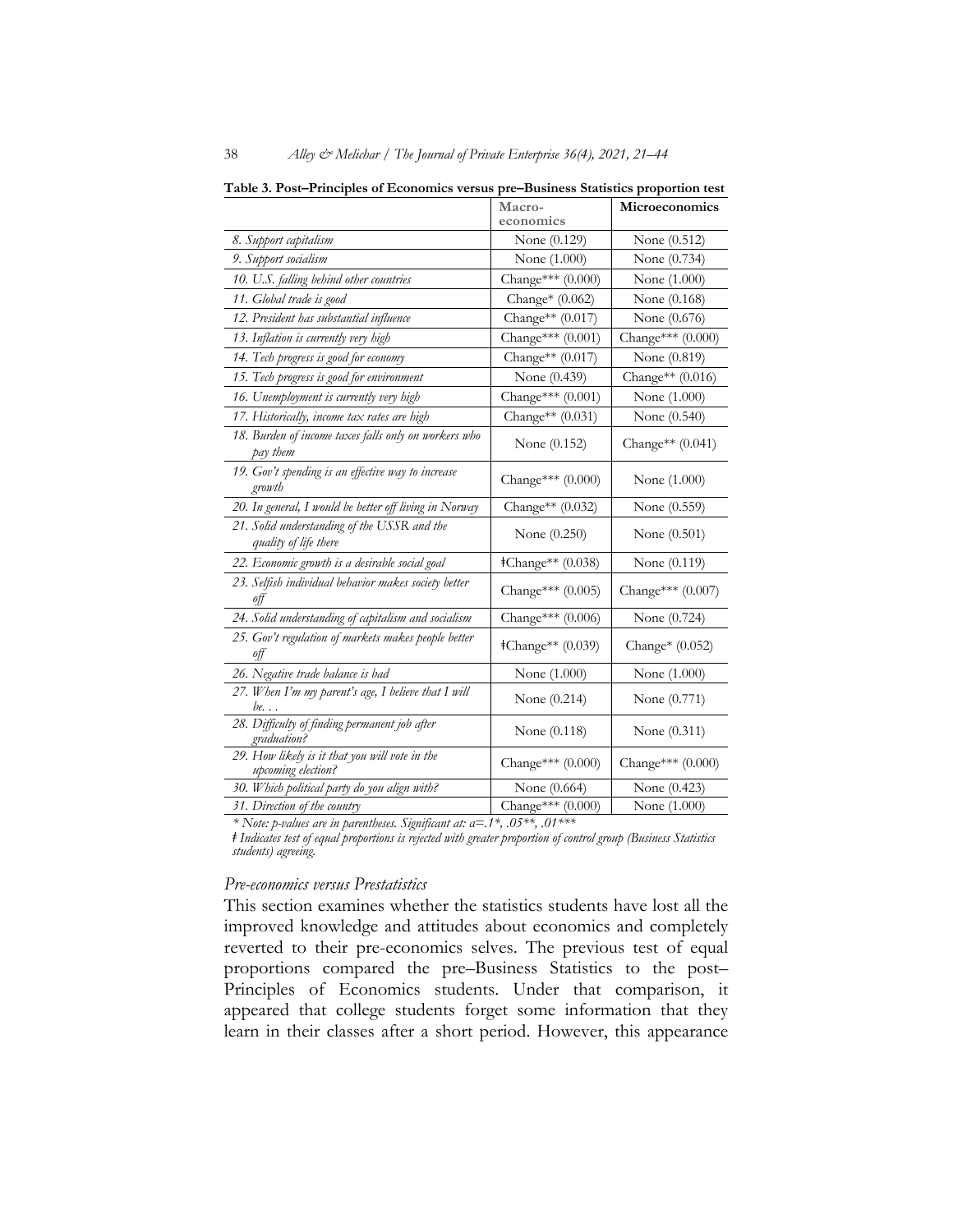might be deceiving. When students are beginning to study for finals at the end of the semester (when the post-exposure survey is administered), their level of knowledge should be at its highest. This is particularly true for courses with a comprehensive final as in our Principles of Economics classes. It might be that the students in the control group have not forgotten all their economic knowledge, but just some of it compared to the students at the end of Principles of Economics. Therefore, a test of equal proportions is conducted for the pre–Principles of Economics and pre–Business Statistics students, the results of which can be found in table 4. If the Business Statistics students retain no knowledge long term, then the pre– Business Statistics students have reverted to their pre–Principles of Economics selves and we should be unable to reject the null hypothesis of equal proportions.

|                                                                   | Aggregate          |
|-------------------------------------------------------------------|--------------------|
| 8. Support capitalism                                             | None (0.862)       |
| 9. Support socialism                                              | None (1.000)       |
| 10. U.S. falling behind other countries                           | Change** $(0.013)$ |
| 11. Global trade is good                                          | None (0.307)       |
| 12. President has substantial influence                           | None (0.114)       |
| 13. Inflation is currently very high                              | None (0.971)       |
| 14. Tech progress is good for economy                             | Change** $(0.020)$ |
| 15. Tech progress is good for environment                         | Change** (0.019)   |
| 16. Unemployment is currently very high                           | Change*** (0.001)  |
| 17. Historically, income tax rates are high                       | None (0.231)       |
| 18. Burden of income taxes falls only on workers who pay them     | None (0.161)       |
| 19. Gov't spending is an effective way to increase growth         | Change*** (0.001)  |
| 20. In general, I would be better off living in Norway            | None (0.446)       |
| 21. Solid understanding of the USSR and the quality of life there | None (0.519)       |
| 22. Economic growth is a desirable social goal                    | None (0.122)       |
| 23. Selfish individual behavior makes society better off          | None (0.963)       |
| 24. Solid understanding of capitalism and socialism               | Change** (0.032)   |
| 25. Gov't regulation of markets makes people better off           | Change* (0.089)    |
| 26. Negative trade balance is bad                                 | None (0.116)       |
| 27. When I'm my parent's age, I believe that I will be            | None (0.101)       |
| 28. Difficulty of finding permanent job after graduation?         | None (0.938)       |
| 29. How likely is it that you will vote in the upcoming election? | None (0.807)       |
| 30. Which political party do you align with?                      | None (0.852)       |
| 31. Direction of the country                                      | None (0.939)       |

**Table 4. Pre–Principles of Economics versus pre–Business Statistics proportion test** 

*\*Note: p-values are in parentheses. Significant at: α=.1\*, .05\*\*, .01\*\*\**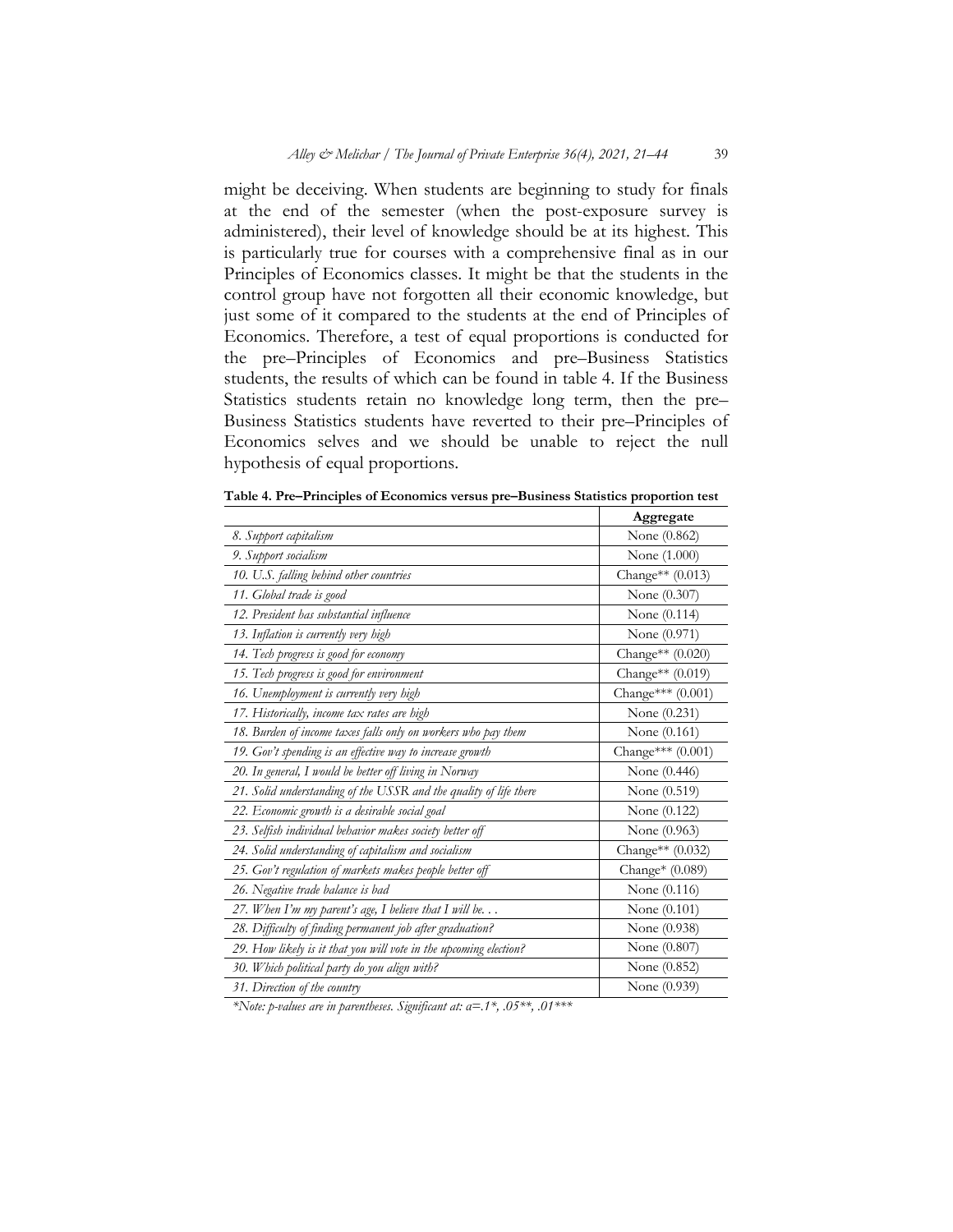The results of table 4 make clear that some economics knowledge is retained by students in the long term. A lower proportion of Business Statistics students agree that the unemployment rate is currently very high, for example. Business Statistics students appear to be more optimistic about the prospects of the American economy and the country itself. A higher proportion of students who have already taken courses in economics disagree with the statement that "the United States is falling behind other countries economically." Finally, although no change is noted for support for capitalism or socialism, economic education does lead to a better understanding of these economic and political systems, with a statistically significantly higher proportion of students with economic education choosing "Strongly Agree" or "Agree" in response to the statement "I have a solid understanding of what the terms capitalism and socialism mean." Although not all knowledge is retained by students, it is apparent that education in economics leads to better understanding of capitalism and socialism, better knowledge of the current state of the US economy, and more confidence in its long-term future performance. This is in accord with a bevy of prior research lamenting that economic principles are not taught early and often in K–12 education.

### **V. Conclusion and Limitations**

Negative feelings about politics and the economy in the US appear to be particularly strong among young adults aged eighteen to twentynine, and most such respondents do not support capitalism (Harvard IOP 2016). In addition, it appears that many Americans, including millennials and Generation Z, lack fundamental knowledge of economic concepts, which is unsurprising given the well-documented lack of emphasis economics receives over the course of a typical education: one or two Principles of Economics classes often constitute an American's entire economic education. We explored whether a semester of economic education affects knowledge of core economic principles and attitudes and whether any improvements are likely to remain in the long term.

Compared to their national peers, our respondents are overwhelmingly more optimistic about the future of the country and have more positive feelings surrounding capitalism but are also a demographically different group. We first examined the effect of one semester of economic education on students' knowledge using hypothesis tests of differences in proportions. Students in Principles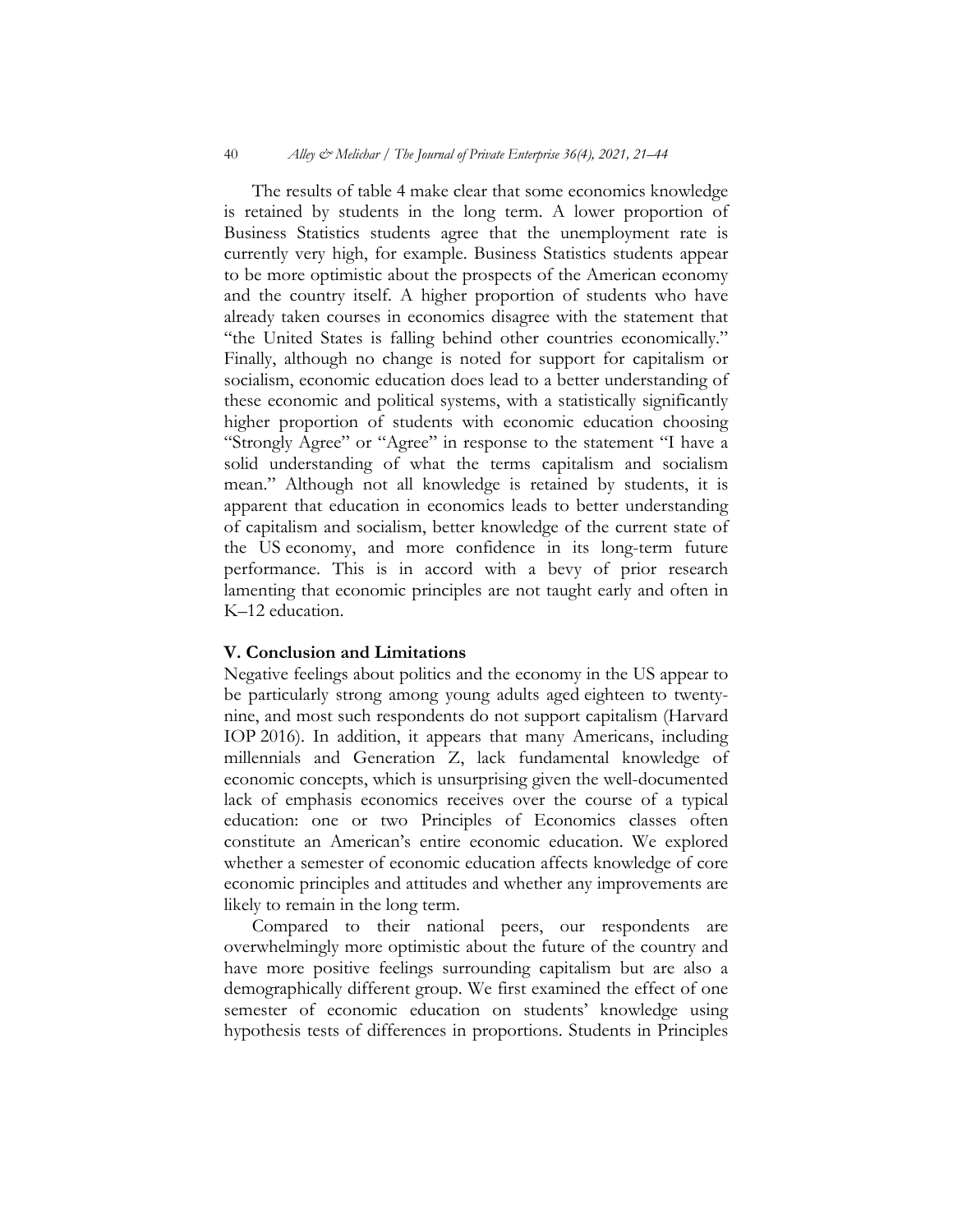of Economics courses show a statistically significant increase in answers that align with commonly held beliefs among mainstream economists, and they give more accurate readings of economic health. In addition, as one might expect, Principles of Macroeconomics students show more improvement for Macroeconomics students show more improvement for macroeconomics questions while Principles of Microeconomics students perform better on microeconomics content.

Previous studies have found that there is relatively little long-term retention of economic knowledge for those that have previously taken an economics course. We compared the post–Principles of Economics students to the control group and found results in accord with the literature: not all information is retained in the long term. However, we found that some amount of economic knowledge is retained in the long term for those that have previously taken a college economics course, at least for a year or two.

A significant limitation to this research arises from the anonymous nature of the survey. While the control group provides advantages over previous research, the lack of respondent identification prevents us from matching a respondent's postexposure survey with his or her pre-exposure survey. Such matching would allow for substantially more confidence that the treatment is causing the change in knowledge and attitudes. It would be great to know, for example, whether the students who gained the most factual knowledge were the same ones experiencing the largest change in optimism. It would also allow us to remove students who drop the course midsemester or do not show up for the post-exposure survey from the pre-exposure survey pile. Ideally, students would be tracked and matched with their responses later when they are in the control group, drawing a more direct line to how much knowledge and optimism are regressing. This study is limited to comparing average responses for the classes, so it is less powerful.

There is growing concern in some places that support for capitalism is falling while support for socialism is rising. The shifts could be due to changing social norms, inequality, or a variety of other reasons, but it is thought a more economically literate public could help turn public opinion more in favor of free market principles. We find significant evidence of this at our school, even though the initial level of support for capitalism among students surveyed was higher than the national average. One semester of economic education was able to bring about a significantly better understanding of key macroeconomic indicators and an increase in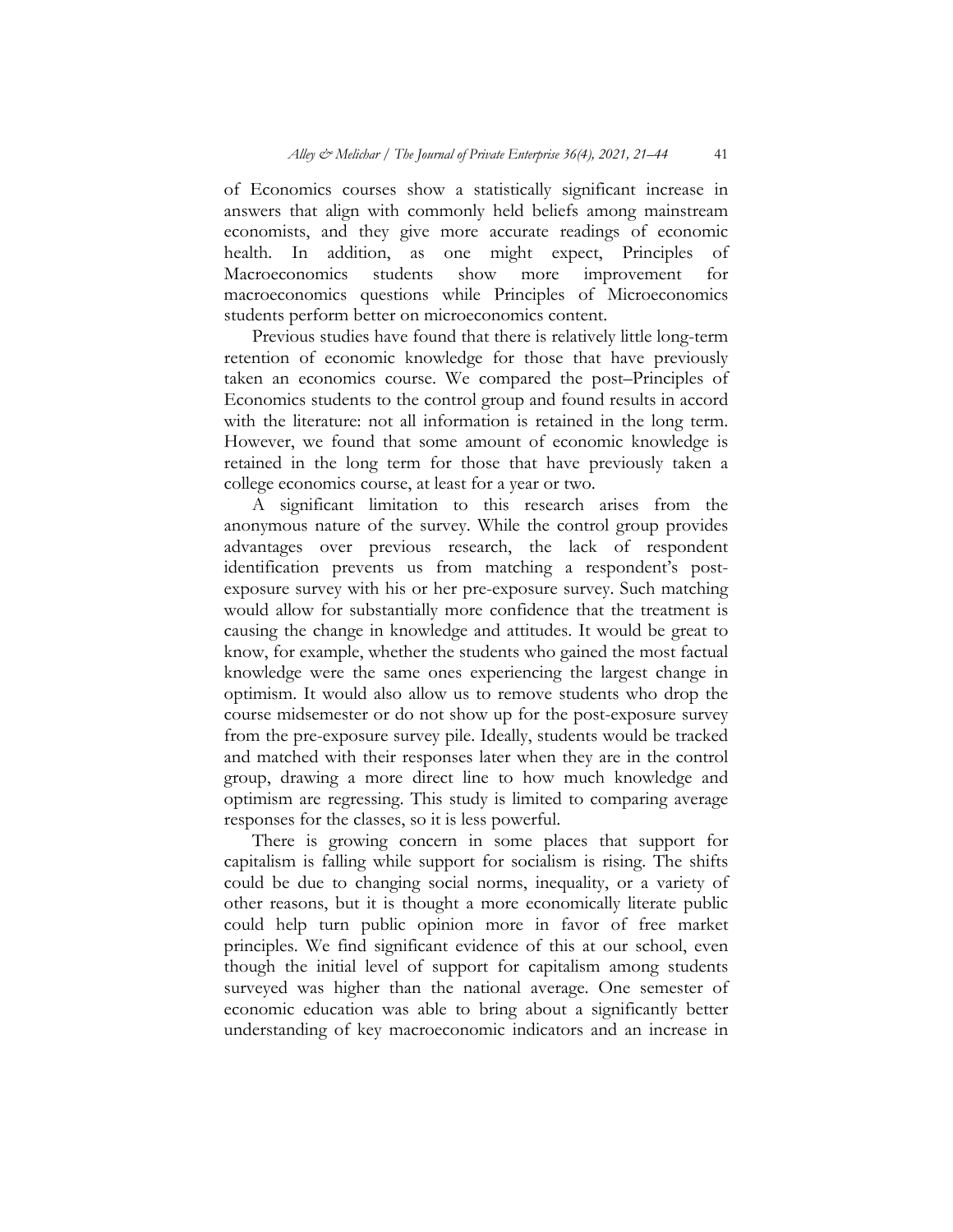optimism regarding the prospects of future American growth and development.

#### **References**

- Becker, William, William Green, and Sherwin Rosen. 1990. "Research on High School Economic Education." *Journal of Economic Education* 21 (3): 87–100.
- Bjørnskov, Christian. 2018. "The Hayek-Friedman Hypothesis on the Press: Is There an Association between Economic Freedom and Press Freedom?" *Journal of Institutional Economics* 14 (4): 617–38.
- Boettke, Peter. 2010. "Economics for Yesterday, Today, and Tomorrow." *Journal of Private Enterprise* 26 (1): 1–14.
- Boettke, Peter. 2017. "Don't Be a 'Jibbering Idiot': Economic Principles and the Properly Trained Economist." *Journal of Private Enterprise* 32 (3): 9–15.
- Buchanan, James M. (1966) 2001. "Economics and Its Scientific Neighbors." In *Moral Science and Moral Order*. Vol. 17 of *The Collected Works of James M. Buchanan*. Indianapolis, IN: Liberty Fund.
- Caplan, Bryan. 2001. "What Makes People Think like Economists? Evidence on Economic Cognition from the Survey of Americans and Economists on the Economy." *Journal of Law and Economics* 44 (2): 395–426.
- Caplan, Bryan. 2002. "Systematically Biased Beliefs about Economics: Robust Evidence of Judgemental Anomalies from the Survey of Americans and Economists on the Economy." *Economic Journal (London)* 112 (479): 433–58.
- Caplan, Bryan, and Stephen C. Miller. 2010. "Intelligence Makes People Think like Economists: Evidence from the General Social Survey." *Intelligence* 38 (6): 636– 47.
- Coyne, Christopher J. 2010. "Making Economics a Transformative Experience." *Journal of Private Enterprise* 26 (1): 57–65.
- Dimock, Michael. 2019. "Defining Generations: Where Millenials End and Generation Z Begins." Pew Research Center, January 17.
- Ehrenfreund, Max. 2016. "A Majority of Millennials Now Reject Capitalism, Poll Shows." *Washington Post*, April 26.
- Dove, Laura Rae. 2016. "Introducing the Moral Foundations of Capitalism in Undergraduate Business Law and Ethics Courses Using *Kelo v. City of New London*." *Journal of Private Enterprise* 31 (2): 87–95.
- Feldmann, Horst. 2017. "Economic Freedom and Human Capital Investment." *Journal of Institutional Economics* 13 (2): 421–45.
- Frey, Bruno, Werner W. Pommerehne, and Beat Gygi. 1993. "Economics Indoctrination or Selection? Some Empirical Results." *Journal of Economic Education* 26: 203–10.
- Friedman, Milton. 1962. *Capitalism and Freedom*. Chicago: University of Chicago Press.
- Gleason, Joyce, and Lee J. van Scyoc. 1995. "A Report on the Economic Literacy of Adults." *Journal of Economic Education* 26 (3): 203–10.
- Gwartney, James D., and Jane S. Shaw. 2013. "What Should Be Taught and Learned in Economics Classes (and Is It?)." *Journal of Private Enterprise* 29 (1): 73–86.
- Hagedorn, Eric A., Mark C. Schug, and Mary Suiter. 2016. "A Collaborative Approach to Financial Literacy in the Chicago Public Schools." *Journal of Private Enterprise* 31 (1): 79–90.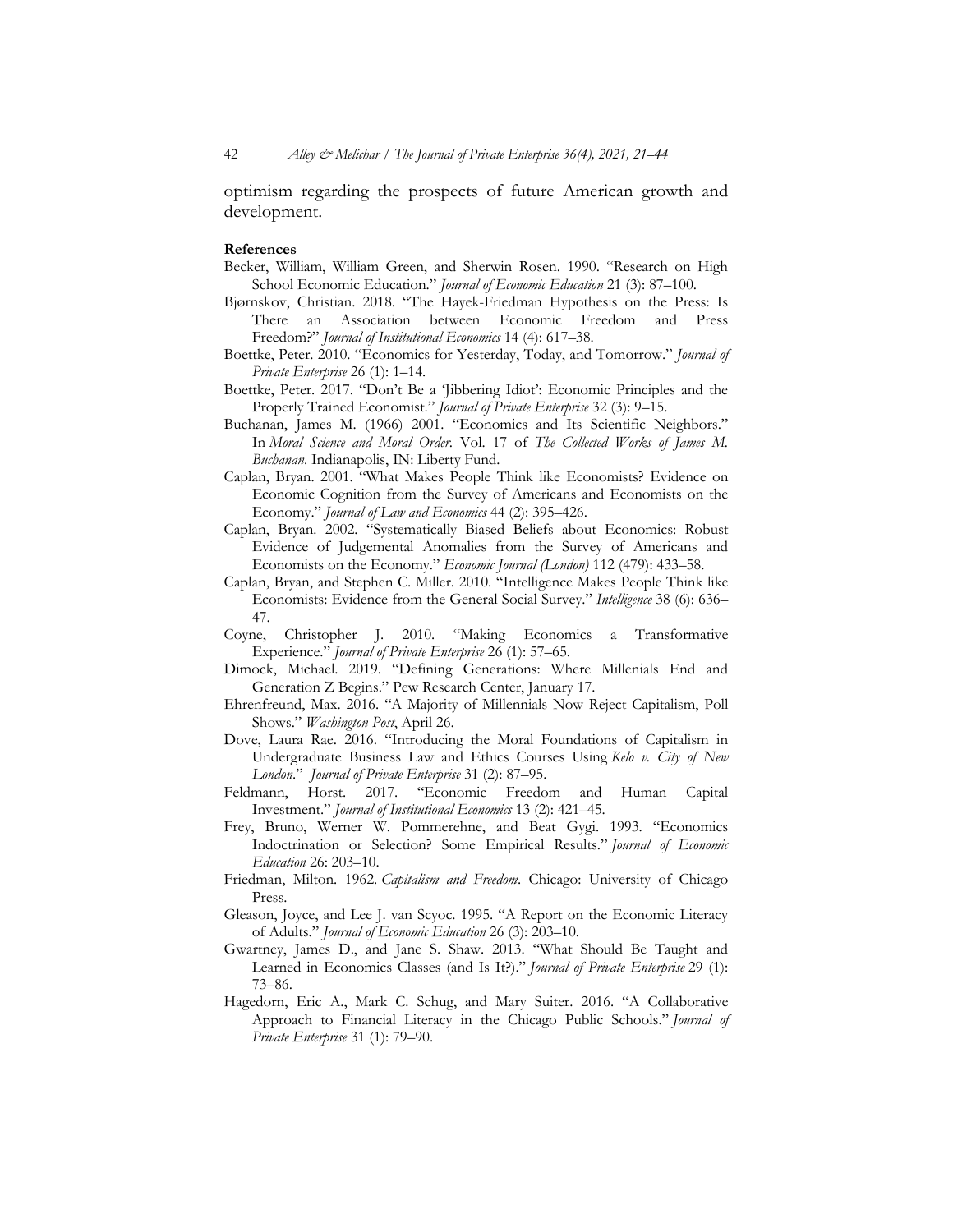- Harrison, Ashley S., Mark C. Schug, and J. R. Clark. 2013. "Battling the Forces of Darkness: How Can Economic Freedom Be Effectively Taught in the Precollege Curriculum?" *Journal of Private Enterprise* 29 (10): 87–100.
- Harvard IOP (Institute of Politics). 2016. "Survey of Young Americans' Attitudes toward Politics and Public Service." Harvard University Institute of Politics, Harvard University.
- Hayek, F. A. 1944. *The Road to Serfdom*. Chicago: University of Chicago Press.
- Hoffer, Adam. 2014. "Fixing Fallacies." *Journal of Private Enterprise* 29 (2): 141–47.
- Holcombe, Randall. 2017. "Bourgeois Virtues Foster Capitalism; Does Capitalism Foster Bourgeois Virtues?" *Journal of Private Enterprise* 32 (4): 95–107.
- Horpedahl, Jeremy, Jeremy Jackson, and David Mitchell. 2019. "Is Economic Freedom the Hidden Path to Social Justice?" *Journal of Private Enterprise* 34 (4): 55–74.
- Horwitz, S. 2008. "Three Contemporary Economic Myths about Income and Material Well Being." *Journal of Private Enterprise* 24 (1): 131–44.
- Kendzior, Sarah. 2017. "Why Young Americans Are Giving Up on Capitalism." *Business Insider*, September 4.
- King, Amanda S., and John T. King. 2007. "Attitudes toward Free Markets and Interest in Pro-market Organizations: Evidence from Students in Free Enterprise." *Journal of Private Enterprise* 23 (1): 167–73.
- Kirchgässner, Gebhard. 2005. "(Why) Are Economists Different?" *European Journal of Political Economy* 21: 543–62.
- Kuznets, S. 1973. "Modern Economic Growth: Findings and Reflections." *American Economic Review* 63 (3): 247–58.
- Lawson, Robert A. 2019. "The Consequences and Causes of Economic Freedom." *Journal of Private Enterprise* 34 (3): 1–10.
- McCloskey, Deirdre. 2010. *Bourgeois Virtues*. Chicago: University of Chicago Press.
- Newport, Frank. 2016. "American Public Opinion on Foreign Trade." Gallup Opinion Polling, April 1.
- Niederjohn, Scott, William Wood, and Kimberly Nygard. 2010. "Teaching the Ethical Foundations of Economics: Assessing a Curriculum for Middle and High School Students." *Journal of Private Enterprise* 25 (2): 187–97.
- Nikolaev, Boris. 2014. "Economic Freedom and Quality of Life: Evidence from the OECD's Your Better Life Index." *Journal of Private Enterprise* 29 (3): 61–96.
- O'Roark, J. Brian. 2012. "Economists in Congress: How Economic Education Motivates Votes on Free Trade in Congress." *Journal of Private Enterprise* 27 (2): 83–101.
- Ridley, Matt. 2017. "Adam Smith and the Past, Present, and Future of Liberalism." *Journal of Private Enterprise* 32 (3): 1–7.
- Sandholz, Wayne, and William Koetzle. 2000. "Accounting for Corruption: Economic Structure, Democracy, and Trade." *International Studies Quarterly* 44  $(1): 31–50.$
- Schug, Mark C., and Eric A. Hagedorn. 2005. "The Money Savvy Pig Goes to the Big City: Testing the Effectiveness of an Economics Curriculum for Young Children." *Social Studies* 96 (2); 68–71.
- Schug, Mark C., and Dwight R. Lee. 2012. "Why Economic Education Is Dangerous for Politicians." *Journal of Private Enterprise* 28 (1): 47–60.
- Stigler, George J. 1970. "The Case, if Any, for Economic Literacy." *Journal of Economic Education* 1 (2): 77–84.